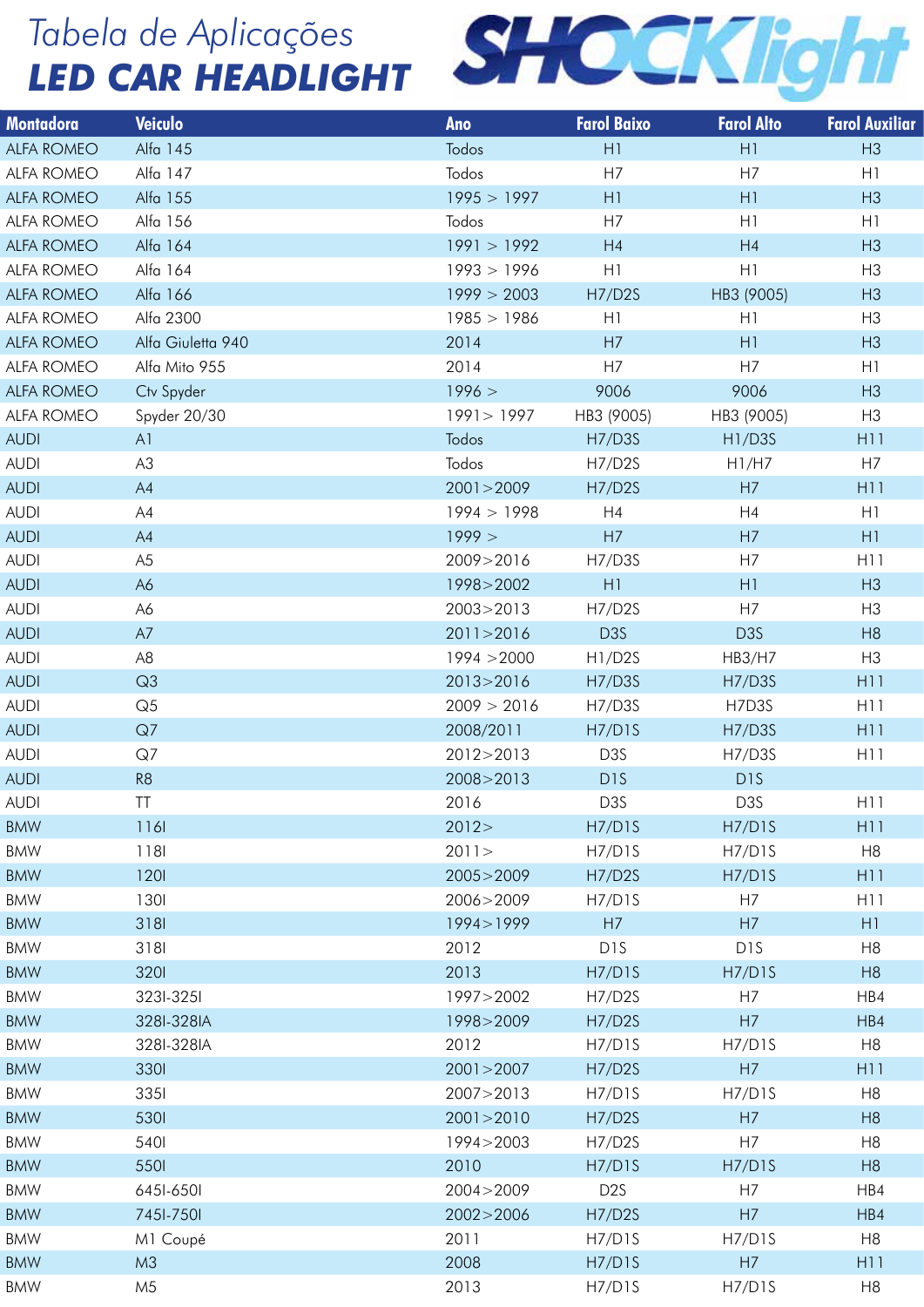| <b>Montadora</b> | Veiculo              | Ano               | <b>Farol Baixo</b> | <b>Farol Alto</b> | <b>Farol Auxiliar</b> |
|------------------|----------------------|-------------------|--------------------|-------------------|-----------------------|
| <b>BMW</b>       | M6                   | 2006>2014         | H7/D1S             | H7/D1S            | H11                   |
| BMW              | Série 4              | 2014              | D3S                | D3S               | H11                   |
| <b>BMW</b>       | Série 5              | 1996>2000         | H7/D2S             | HB3               | H7                    |
| BMW              | Série 6 - 7          | 1987>1994         | H1/D2S             | H1                | H3                    |
| <b>BMW</b>       | Série 7              | 2015              | D <sub>1</sub> S   | D <sub>1</sub> S  | LED                   |
| BMW              | Série 8              | 1990>2000         | H1                 | H1                | H1                    |
| <b>BMW</b>       | X1                   | 2010 >            | H7/D1S             | H7/D1S            | H8                    |
| BMW              | X3                   | 2004 >            | H7/D1S             | H7/D1S            | H <sub>8</sub>        |
| <b>BMW</b>       | X5                   | 2001 > 2010       | H7/D2S             | H1                | H11                   |
| BMW              | X <sub>5</sub>       | 2001 >            | H7/D1S             | H1/D1S            | H11                   |
| <b>BMW</b>       | X6                   | 2008>2014         | D <sub>1</sub> S   | D <sub>1</sub> S  | H11                   |
| BMW              | Z3                   | 1996>2002         | H7                 | HB3               | H7                    |
| <b>BMW</b>       | Z4                   | 2003>2009         | <b>H7/D2S</b>      | H7                | H11                   |
| BMW              | Z4                   | 2009              | D <sub>1</sub> S   | D <sub>1</sub> S  | H8                    |
| <b>BMW</b>       | Z <sub>8</sub>       | 2001              | D <sub>2</sub> S   | HB3               |                       |
| <b>CHERRY</b>    | Celer 1.5            | 2016              | D <sub>2</sub> S   | H1                |                       |
| <b>CHERRY</b>    | Cielo 1.6            | 2010>2013         | H7                 | H1                | H7                    |
| <b>CHERRY</b>    | Face 1.3             | 2013>2013         | H7                 | H7                | H1                    |
| <b>CHERRY</b>    | Qq                   | 2011 > 2013       | H4                 | H4                | H3                    |
| <b>CHERRY</b>    | New QQ               | 2016              | H4                 | H4                | H3                    |
| <b>CHERRY</b>    | S18                  | 2012>2013         | H4                 | H4                |                       |
| <b>CHERRY</b>    | Tiggo                | 2009>2013         | H4                 | H4                |                       |
| <b>CHERRY</b>    | Tiggo                | 2016              | D <sub>2</sub> S   | H1                |                       |
| CHRYSLER         | 300C                 | 2005>2013         | HB4/D1S            | HB3/D1S           |                       |
| <b>CHRYSLER</b>  | 300C                 | 2016              | D <sub>1</sub> S   | D <sub>1</sub> S  | LED                   |
| <b>CHRYSLER</b>  | 300C Srtb            | 2006>2013         | D <sub>1</sub> S   | D <sub>1</sub> S  |                       |
|                  |                      |                   |                    |                   |                       |
| <b>CHRYSLER</b>  | Caravan              | 1993>2001<br>1998 | H7<br>H4           | H7<br>H4          | H3<br>H3              |
| <b>CHRYSLER</b>  | Jeep Cherokee        |                   |                    |                   |                       |
| <b>CHRYSLER</b>  | <b>Grand Caravan</b> | 2002 >            | H7                 | H7                | H1                    |
| <b>CHRYSLER</b>  | Jeep Grand Cherokke  | 1993 > 1997       | H4                 | H4                |                       |
| <b>CHRYSLER</b>  | Neon                 | Todos             | H4                 | H4                | H3                    |
| <b>CHRYSLER</b>  | Pt Cruiser           | Todos             | HB3                | HB4               | HB3                   |
| <b>CHRYSLER</b>  | Stratus              | Todos             | HB <sub>5</sub>    | HB <sub>5</sub>   | H3                    |
| <b>CHRYSLER</b>  | Town & Country       | 2016              | D <sub>1</sub> S   | D <sub>1</sub> S  | H3                    |
| <b>CHEVROLET</b> | Agile                | 2010 > 2012       | H7                 | H1                | H3                    |
| <b>CHEVROLET</b> | Agile                | 2014              | H7                 | H1                | H <sub>27</sub>       |
| <b>CHEVROLET</b> | Astra                | 1995 > 1997       | H4                 | H4                | H3                    |
| CHEVROLET        | Astra                | 1998 > 2002       | H7                 | H1                | H3                    |
| <b>CHEVROLET</b> | Astra                | $2003$ >          | H7                 | H1                | H3                    |
| <b>CHEVROLET</b> | Blazer               | $2001$ >          | H7                 | H7                | H1                    |
| <b>CHEVROLET</b> | Blazer               | 1996 > 2000       | HBA                | HB3               | HB4                   |
| <b>CHEVROLET</b> | Calibra              | 1994 > 1995       | H1                 | H1                | H3                    |
| <b>CHEVROLET</b> | Camaro               | 2010 > 2013       | HB4                | HB3               | H16                   |
| <b>CHEVROLET</b> | Camaro               | 2014 >            | H13                | H13               | H16                   |
| <b>CHEVROLET</b> | Captiva              | 2008 > 2014       | H7                 | H1                | H11                   |
| <b>CHEVROLET</b> | Caravan              | Todos             | H4                 | H4                | H3                    |
| <b>CHEVROLET</b> | Celta                | >1999             | H4                 | H4                | H3                    |
| <b>CHEVROLET</b> | Celta                | 2000 > 2005       | H4                 | H4                | H3                    |
|                  |                      |                   |                    |                   |                       |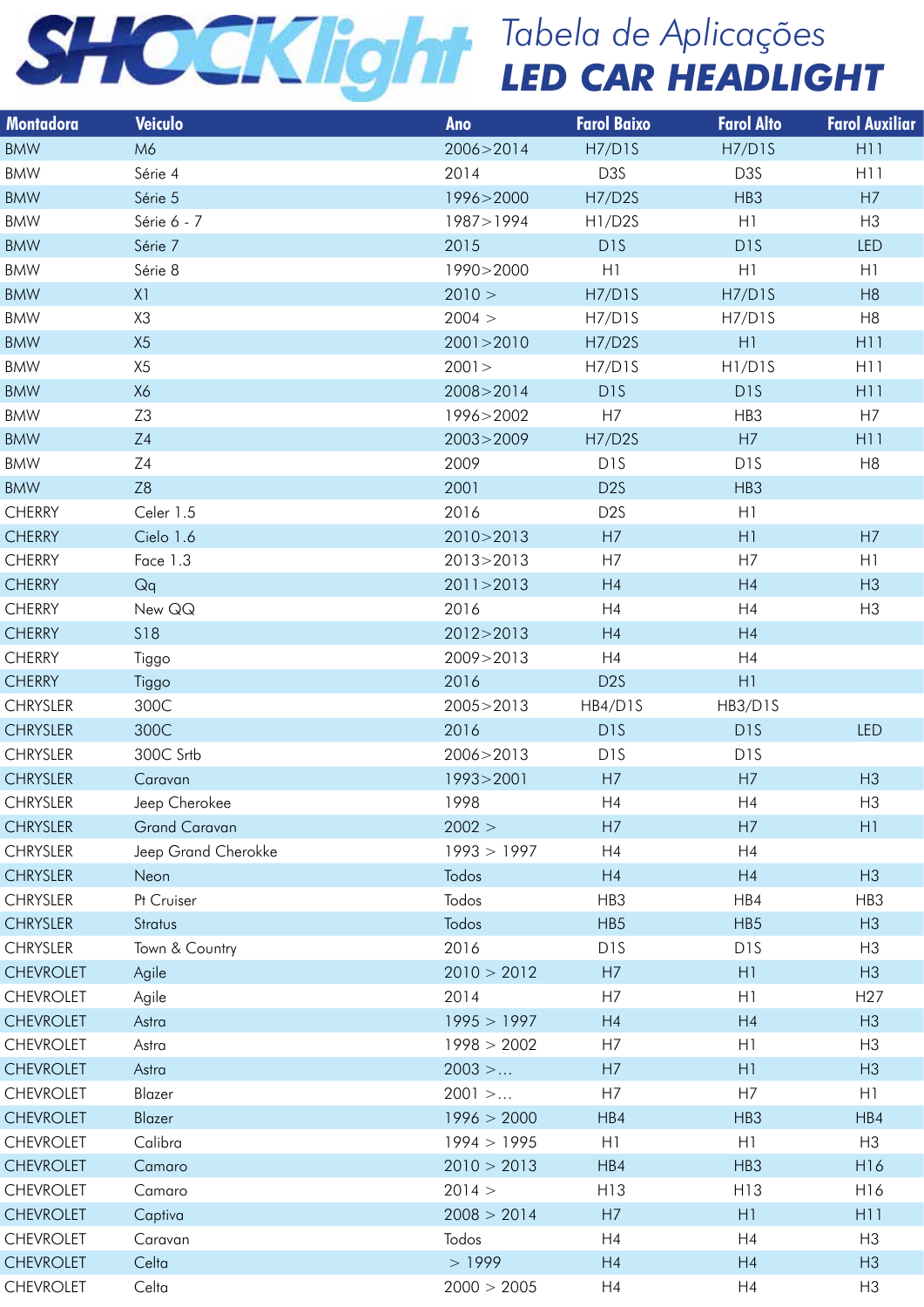

| <b>Montadora</b>                     | Veiculo               | Ano                   | <b>Farol Baixo</b> | <b>Farol Alto</b>    | <b>Farol Auxiliar</b>              |
|--------------------------------------|-----------------------|-----------------------|--------------------|----------------------|------------------------------------|
| <b>CHEVROLET</b>                     | Celta                 | 2006 > 2014           | H4                 | H4                   | HBA                                |
| <b>CHEVROLET</b>                     | Chevette              | 1973 > 1993           | H4                 | H4                   | H3                                 |
| <b>CHEVROLET</b>                     | Classic               | $2010$ >              | H7                 | H1                   | H3                                 |
| <b>CHEVROLET</b>                     | Cobalt                | 2012 > 2016           | H4                 | H4                   | H <sub>27</sub>                    |
| <b>CHEVROLET</b>                     | Cobalt                | 2017 >                | H7                 | H1                   | H27                                |
| <b>CHEVROLET</b>                     | Corsa                 | 1994 > 2001           | H4                 | H4                   | H <sub>3</sub>                     |
| <b>CHEVROLET</b>                     | Corsa                 | 2002 >                | H7                 | H1                   | H3                                 |
| <b>CHEVROLET</b>                     | Corsa Classic         | 2002 > 2009           | H4                 | H4                   | H3                                 |
| <b>CHEVROLET</b>                     | Corsa Farol Duplo     | Todos                 | H7                 | H1                   | H3                                 |
| <b>CHEVROLET</b>                     | Corsa Pick Up         | 1995 > 2001           | H4                 | H4                   |                                    |
| <b>CHEVROLET</b>                     | Corsa Sedan           | 1995 > 2001           | H4                 | H4                   |                                    |
| <b>CHEVROLET</b>                     | Corsa Sedan           | 2002 >                | H7                 | H1                   | H3                                 |
| <b>CHEVROLET</b>                     | Cruze                 | 2011 > 2014           | H4                 | H4                   | H <sub>8</sub>                     |
| <b>CHEVROLET</b>                     | Cruze                 | 2015 > 2017           | H4/D1S             | H4/D1S               | H11                                |
| <b>CHEVROLET</b>                     | Cruze Ltz             | 2018 >                | HB3                | HB3                  | H8                                 |
| <b>CHEVROLET</b>                     | D <sub>20</sub>       | 2000 >                | 9005               | 9006                 |                                    |
| <b>CHEVROLET</b>                     | Equinox               | 2018 >                | H11                | H11                  | H <sub>8</sub>                     |
| <b>CHEVROLET</b>                     | <b>Grand Blazer</b>   | Todos                 | HB4                | HB3                  | H3                                 |
| <b>CHEVROLET</b>                     | Ipanema               | Todos                 | H4                 | H4                   | H3                                 |
| <b>CHEVROLET</b>                     | Kadett                | Todos                 | H4                 | H4                   | H <sub>3</sub>                     |
| <b>CHEVROLET</b>                     | Malibu                | 2010 > 2013           | H11                | HB3                  | H11                                |
| <b>CHEVROLET</b>                     | Marajó                | Todos                 | H4                 | H4                   | H <sub>3</sub>                     |
| <b>CHEVROLET</b>                     | Meriva                | Todos                 | H7                 | HB3                  | H3                                 |
| <b>CHEVROLET</b>                     | Montana               | 2004 > 2010           | H7                 | H1                   | H3                                 |
| <b>CHEVROLET</b>                     | Montana (Farol Duplo) | 2011 > 2013           | H7                 | H1                   | H3                                 |
| <b>CHEVROLET</b>                     | Monza                 | Todos                 | H4                 | H <sub>4</sub>       | H3                                 |
| <b>CHEVROLET</b><br><b>CHEVROLET</b> | Omega                 | 1992 > 1998<br>2002 > | H4<br>H11          | H4<br>H <sub>9</sub> | H3                                 |
| <b>CHEVROLET</b>                     | Omega<br>Onix         | 2012 > 2014           | H4                 | H4                   | H <sub>27</sub>                    |
| <b>CHEVROLET</b>                     | Onix                  | 2015 >                | H4                 | H4                   | H <sub>27</sub>                    |
| <b>CHEVROLET</b>                     | Opala                 | Todos                 | H4                 | H4                   | H3                                 |
| <b>CHEVROLET</b>                     | Prisma                | 2006 > 2012           | H4                 | H4                   | HB4                                |
| <b>CHEVROLET</b>                     | Prisma Novo           | $2013$ >              | H4                 | H4                   | H <sub>27</sub>                    |
| <b>CHEVROLET</b>                     | $S-10$                | 1995 > 2000           | HB4                | HB3                  | HB4                                |
| <b>CHEVROLET</b>                     | $S-10$                | 2001 > 2011           | H7                 | H1                   | H1                                 |
| <b>CHEVROLET</b>                     | $S-10$                | 2012 > 2014           | H7                 | H1                   | H <sub>11</sub> ou H <sub>B4</sub> |
| <b>CHEVROLET</b>                     | $S-10$                | 2018 >                | H7                 | H1                   | H <sub>27</sub>                    |
| <b>CHEVROLET</b>                     | Silverado             | 2000 > 2013           | HB4                | HB3                  | H3                                 |
| <b>CHEVROLET</b>                     | Sonic                 | 2012 > 2014           | H7                 | H1                   | H <sub>27</sub>                    |
| <b>CHEVROLET</b>                     | Spin                  | Todos                 | H4                 | H4                   | H <sub>27</sub>                    |
| <b>CHEVROLET</b>                     | Suprema               | 1992 > 1998           | H4                 | H4                   | H3                                 |
| <b>CHEVROLET</b>                     | Tigra                 | Todos                 | H1                 | H1                   | H <sub>3</sub>                     |
| <b>CHEVROLET</b>                     | Tracker               | 2018 >                | H7                 | H1                   | H <sub>16</sub>                    |
| <b>CHEVROLET</b>                     | Trailblazer           | > 2017                | H7                 | H1                   | H1                                 |
| <b>CHEVROLET</b>                     | Trailblazer           | 2018 >                | H7                 | H1                   | H <sub>27</sub>                    |
| <b>CHEVROLET</b>                     | Vectra Importado      | 1993 > 1996           | H4                 | H4                   |                                    |
| <b>CHEVROLET</b>                     | Vectra                | 1997 > 2000           | H7                 | H1                   | H3                                 |
| <b>CHEVROLET</b>                     | Vectra                | 2000 > 2005           | H7                 | H7                   | H <sub>3</sub>                     |
|                                      |                       |                       |                    |                      |                                    |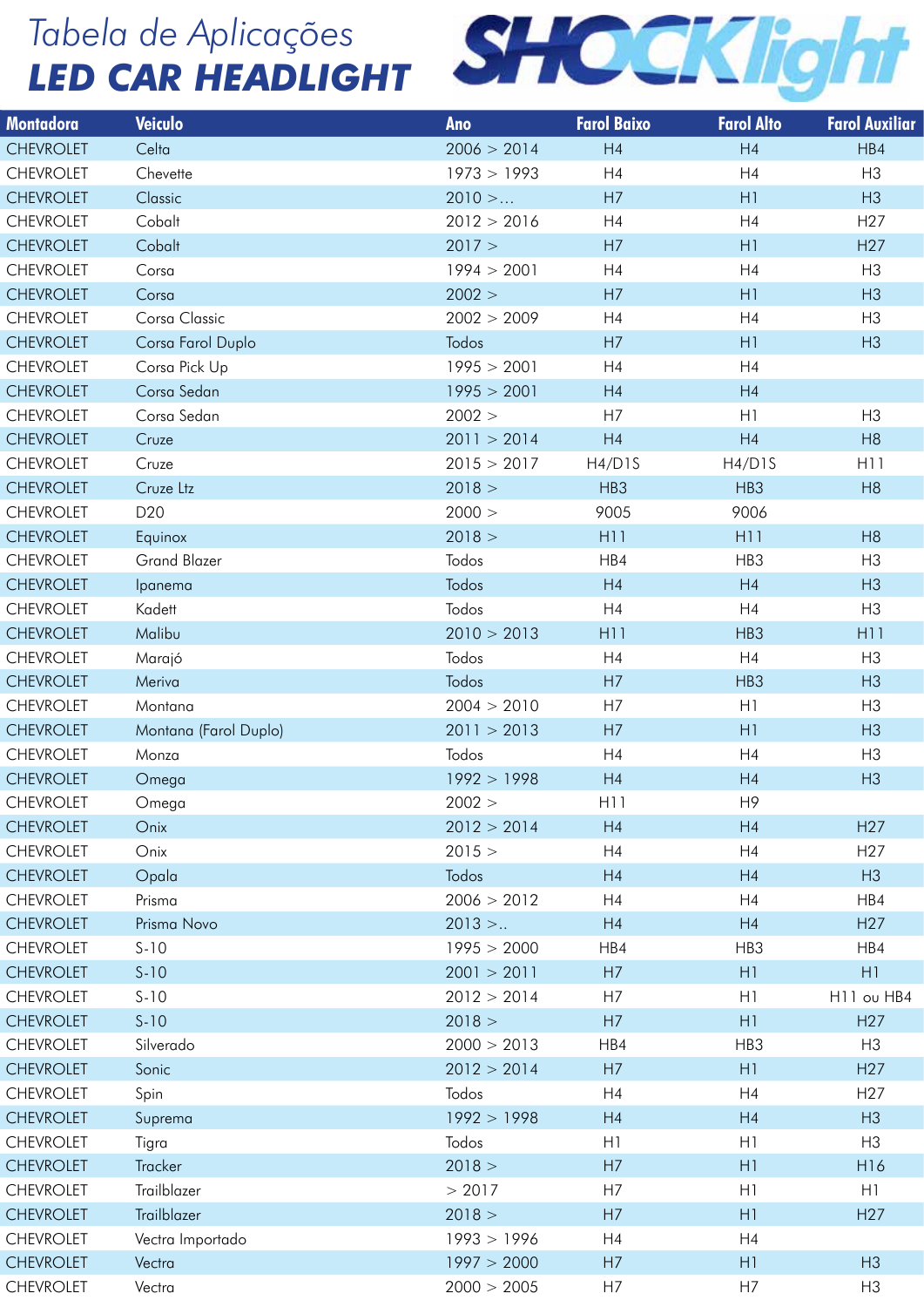

| Montadora                        | Veiculo               | Ano                 | <b>Farol Baixo</b>               | <b>Farol Alto</b> | <b>Farol Auxiliar</b> |
|----------------------------------|-----------------------|---------------------|----------------------------------|-------------------|-----------------------|
| <b>CHEVROLET</b>                 | Vectra E Vectra Gt    | 2006 > 2008         | HB4                              | H1                | H3                    |
| <b>CHEVROLET</b>                 | Vectra                | 2009 > 2011         | H7                               | H1                | H3                    |
| <b>CHEVROLET</b>                 | Zafira                | Todos               | H7                               | HB3               | H3                    |
| <b>CITROEN</b>                   | Aircross              | 2011 > 2013         | H7                               | H1                | PSW24                 |
| <b>CITROEN</b>                   | Aircross              | 2016 >              | D <sub>2</sub> S                 | D <sub>2</sub> S  | H11                   |
| <b>CITROEN</b>                   | Berlingo              | Todos               | H4                               | H4                | H3                    |
| <b>CITROEN</b>                   | C3                    | Todos               | H7                               | H1                | H3                    |
| <b>CITROEN</b>                   | C3 Picasso            | 2010 > 2013         | H7                               | H1                | H11                   |
| <b>CITROEN</b>                   | C3                    | 2014 >              | H7                               | H1                | H16                   |
| <b>CITROEN</b>                   | C4                    | Todos               | H7                               | H1                | H11                   |
| <b>CITROEN</b>                   | C4 Grand Picasso      | 2008 > 2013         | H7                               | H1                | H11                   |
| <b>CITROEN</b>                   | C4 Pallas             | $2006$ >            | H7                               | H1                | H16 ou H11            |
| <b>CITROEN</b>                   | C4 Picasso            | 2008 > 2013         | H7                               | H1                | H11                   |
| <b>CITROEN</b>                   | C4 Vtr                | $2007$ >            | H7                               | H1                | H7/H11                |
| <b>CITROEN</b>                   | C4 Lounge             | 2016 >              | H7/D1S                           | H1/D1S            | H11                   |
| <b>CITROEN</b>                   | C4 Picasso            | 2016 >              | D <sub>2</sub> S                 | D <sub>2</sub> S  | H11                   |
| <b>CITROEN</b>                   | C <sub>5</sub>        | 2001 > 2013         | <b>H7/D2R</b>                    | H1/H4             | H1                    |
| <b>CITROEN</b>                   | C8                    | 2003>2005           | D <sub>2</sub> S                 | D <sub>2</sub> S  | H11                   |
| <b>CITROEN</b>                   | Ds3                   | 2013 > 2016         | H7                               | H1                | H16                   |
| <b>CITROEN</b>                   | Ds4                   | 2013 > 2016         | H7                               | H1                | H16                   |
| <b>CITROEN</b>                   | Ds5                   | 2013 > 2016         | H7                               | H1                | H16                   |
| <b>CITROEN</b>                   | Ds3-Ds4-Ds5           | 2016 >              | D <sub>2</sub> S                 | D <sub>2</sub> S  | H3                    |
|                                  |                       |                     | H4                               | H4                | H1                    |
| <b>CITROEN</b><br><b>CITROEN</b> | Jumper                | 1995>2009<br>2002 > |                                  |                   | H11                   |
|                                  | Picasso               |                     | H4                               | H4                |                       |
| <b>CITROEN</b>                   | Xantia                | Todos               | H7                               | H7                | H3                    |
| <b>CITROEN</b>                   | Xsara (Farol Duplo)   | Todos               | H7                               | H7                | H1                    |
| <b>CITROEN</b>                   | Xsara (Farol Simples) | Todos               | H4                               | H4                | H3                    |
| <b>CITROEN</b>                   | Zx                    | 1994 >              | H4                               | H4                | H3                    |
| <b>DODGE</b>                     | Dakota                | $\ldots > 2004$     | HB <sub>5</sub>                  | HB5               | H11                   |
| <b>DODGE</b>                     | Dakota                | $2005$ >            | H13                              | H13               | H11                   |
| <b>DODGE</b>                     | Durango               | 2016                | D <sub>1</sub> S                 | D <sub>1</sub> S  |                       |
| <b>DODGE</b>                     | Ram 2500              | 2005>2013           | H <sub>1</sub> 1/D <sub>15</sub> | H <sub>11</sub>   |                       |
| <b>DODGE</b>                     | Journey               | 2010>2016           | H <sub>11</sub>                  | HB3               |                       |
| <b>FIAT</b>                      | <b>500 Cult</b>       | 2014 >              | <b>H7/D2S</b>                    | H1/D2S            | H3                    |
| <b>FIAT</b>                      | 500                   | 2010 > 2013         | H7                               | H1                | H3                    |
| <b>FIAT</b>                      | Argo                  | Todos               | H7                               | H7                | H <sub>8</sub>        |
| <b>FIAT</b>                      | Brava                 | Todos               | H1                               | H1                | H1                    |
| <b>FIAT</b>                      | Bravo                 | 2010 > 2014         | H1                               | H1                | H11                   |
| <b>FIAT</b>                      | Cronos                | Todos               | H7                               | H7                | H8                    |
| <b>FIAT</b>                      | Doblo                 | Todos               | H7                               | H1                | H1                    |
| <b>FIAT</b>                      | Ducato                | Todos               | H4                               | H4                | H3                    |
| <b>FIAT</b>                      | Elba                  | Todos               | H4                               | H4                | H1                    |
| <b>FIAT</b>                      | Fiat 500 Mexicano     | $2011$ >            | H7                               | H1                | H11                   |
| <b>FIAT</b>                      | Fiat 500 Polones      | 2010 > 2013         | H7                               | H1                | H <sub>3</sub>        |
| <b>FIAT</b>                      | Fiorino               | Todos               | H4                               | H4                | H1                    |
| <b>FIAT</b>                      | Freemont              | 2010 > 2013         | H1                               | HB3/9005          | PSX24W                |
| <b>FIAT</b>                      | <b>Grand Siena</b>    | Todos               | H7                               | H1                | H1                    |
| <b>FIAT</b>                      | Idea                  | Todos               | H7                               | H1                | H1                    |
|                                  |                       |                     |                                  |                   |                       |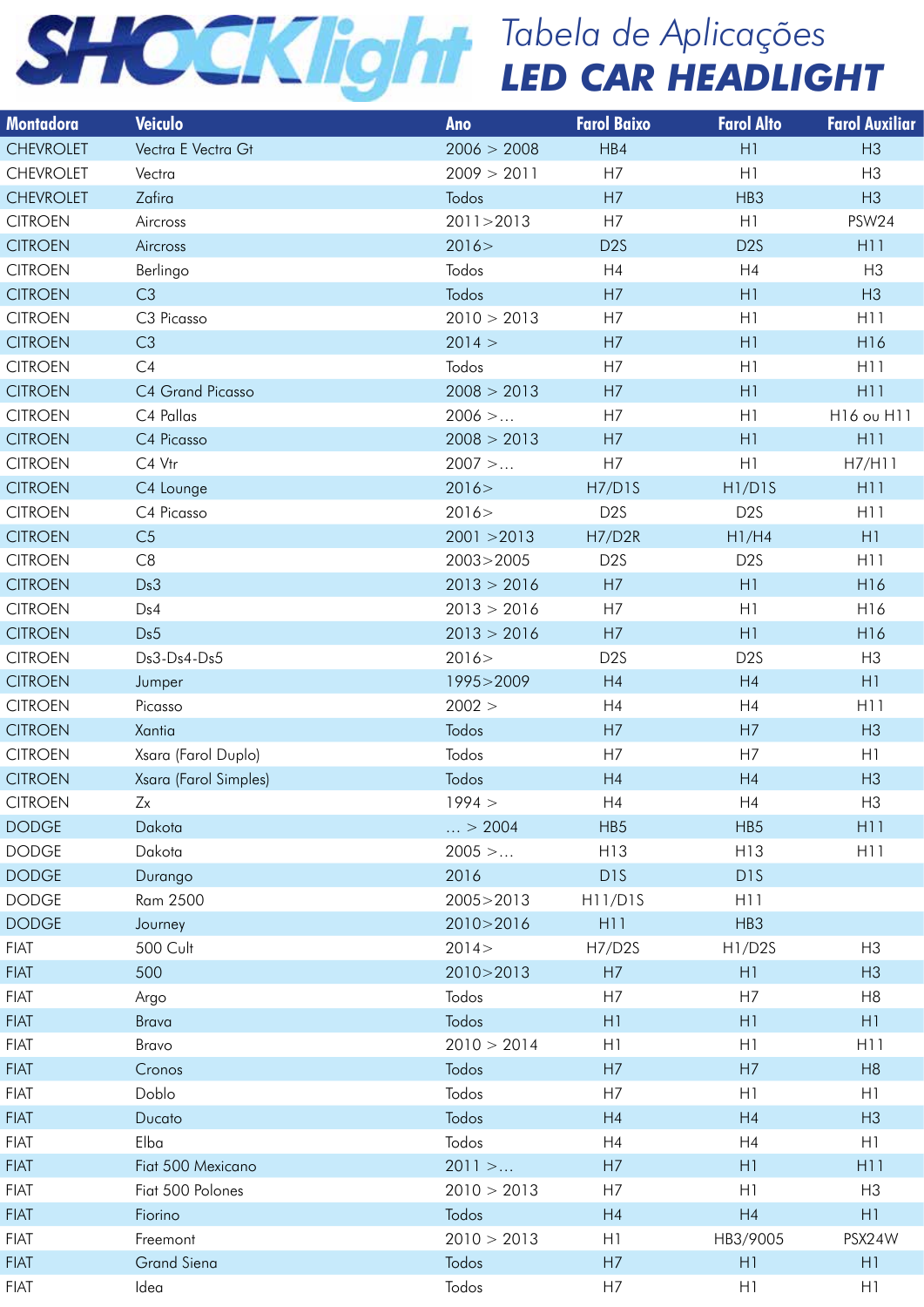

| Montadora   | Veiculo               | Ano         | <b>Farol Baixo</b> | <b>Farol Alto</b> | <b>Farol Auxiliar</b> |
|-------------|-----------------------|-------------|--------------------|-------------------|-----------------------|
| <b>FIAT</b> | Linea                 | $2008$ >    | H7                 | H1                | H1                    |
| <b>FIAT</b> | Marea                 | Todos       | H1                 | H1                | H1                    |
| <b>FIAT</b> | Mobi                  | Todos       | H4                 | H4                | H8                    |
| <b>FIAT</b> | Novo Uno              | 2011 > 2014 | H4                 | H4                | H1                    |
| <b>FIAT</b> | Palio                 | 1996 > 2002 | H7                 | H1                | H1                    |
| <b>FIAT</b> | Palio                 | 2001 > 2003 | H7                 | H1                | H3                    |
| <b>FIAT</b> | Palio                 | 2004 >      | H7                 | H1                |                       |
| <b>FIAT</b> | Palio                 | 1996 > 1998 | H4                 | H4                | H <sub>3</sub>        |
| FIAT        | Palio                 | 1999 > 2000 | H4                 | H4                |                       |
| <b>FIAT</b> | Palio Young           | 2001 > 2003 | H7                 | H7                | H1                    |
| <b>FIAT</b> | Palio G <sub>2</sub>  | 2001 > 2007 | H7                 | H1                | H1                    |
| <b>FIAT</b> | Palio G3              | 2004 > 2014 | H7                 | H1                | H1                    |
| FIAT        | Palio G4              | 2008 > 2012 | H4/H1              | H4/H7             | H1                    |
| <b>FIAT</b> | Palio G5              | 2012 > 2013 | H4                 | H4                | H1                    |
| FIAT        | Palio Weekend         | 1996 > 1998 | H4                 | H4                | H1                    |
| <b>FIAT</b> | Palio Weekend         | 1999 > 2001 | H7                 | H3                | H1                    |
| FIAT        | Palio Weekend         | 2002 > 2004 | H7                 | H1                | H1                    |
| <b>FIAT</b> | Palio Weekend         | 2005 > 2007 | H7                 | H7                | H1                    |
| FIAT        | Palio Weekend         | 1996 > 1997 | H7                 | H1                | H3                    |
| <b>FIAT</b> | Palio Weekend         | 1998 > 2000 | H4                 | H4                | H1                    |
| <b>FIAT</b> | Palio Weekend Treking | 2009 > 2013 | H1                 | H1                | H1                    |
| <b>FIAT</b> | Premio                | Todos       | H4                 | H4                | H1                    |
| FIAT        | Punto                 | 2008 > 2014 | H4                 | H4                | H1                    |
| <b>FIAT</b> | Siena                 | 1996 > 1998 | H4                 | H4                | H1                    |
| FIAT        | Siena Duplo           | 1996 > 1998 | H7                 | H1                | H1                    |
| <b>FIAT</b> | Siena                 | 1999 > 2000 | H4                 | H4                | H1                    |
| FIAT        | Siena Duplo           | 1999 > 2001 | H7                 | H3                | H1                    |
| <b>FIAT</b> | Siena Duplo           | 2001 > 2003 | H7                 | H3                | H1                    |
| <b>FIAT</b> | Siena Duplo           | 2004 > 2004 | H7                 | H1                | H1                    |
| <b>FIAT</b> | Siena                 | 2005 > 2007 | H7                 | H7                | H1                    |
| <b>FIAT</b> | Siena                 | $2008$ >    | H7                 | H1                | H1                    |
| <b>FIAT</b> | Stilo                 | Todos       | H7                 | H7                | H1                    |
| FIAT        | Strada                | 1996 > 1998 | H4                 | H4                | H1                    |
| <b>FIAT</b> | Strada Duplo          | 1996 > 1997 | H7                 | H7                | H1                    |
| <b>FIAT</b> | Strada                | 1998 > 2001 | H4                 | H4                | H1                    |
| <b>FIAT</b> | Strada Duplo          | 1998 > 2001 | H7                 | H <sub>3</sub>    | H1                    |
| FIAT        | Strada                | 2002 > 2004 | H7                 | H1                | H1                    |
| <b>FIAT</b> | Strada                | 2005 > 2007 | H7                 | H7                | H1                    |
| <b>FIAT</b> | Tempra                | 1992 > 1994 | H4                 | H4                | H1                    |
| <b>FIAT</b> | Tempra Duplo          | 1992 > 1994 | H7                 | H7                | H1                    |
| <b>FIAT</b> | Tempra                | 1995 > 1997 | H4                 | H4                | H3                    |
| <b>FIAT</b> | Tempra Duplo          | 1995 > 1997 | H1                 | H1                | H1                    |
| <b>FIAT</b> | Tempra                | 1998 > 1999 | H7                 | H7                | H1                    |
| <b>FIAT</b> | Tempra SW             | 1992 > 1997 | H4                 | H4                |                       |
| <b>FIAT</b> | Tipo                  | Todos       | H4                 | H4                | H1                    |
| <b>FIAT</b> | Toro                  | 2017 >      | H7                 | H7                | H <sub>8</sub>        |
| <b>FIAT</b> | Uno                   | Todos       | H4                 | H4                | H1                    |
| <b>FORD</b> | Belina                | Todos       | H4                 | H4                | H <sub>3</sub>        |
|             |                       |             |                    |                   |                       |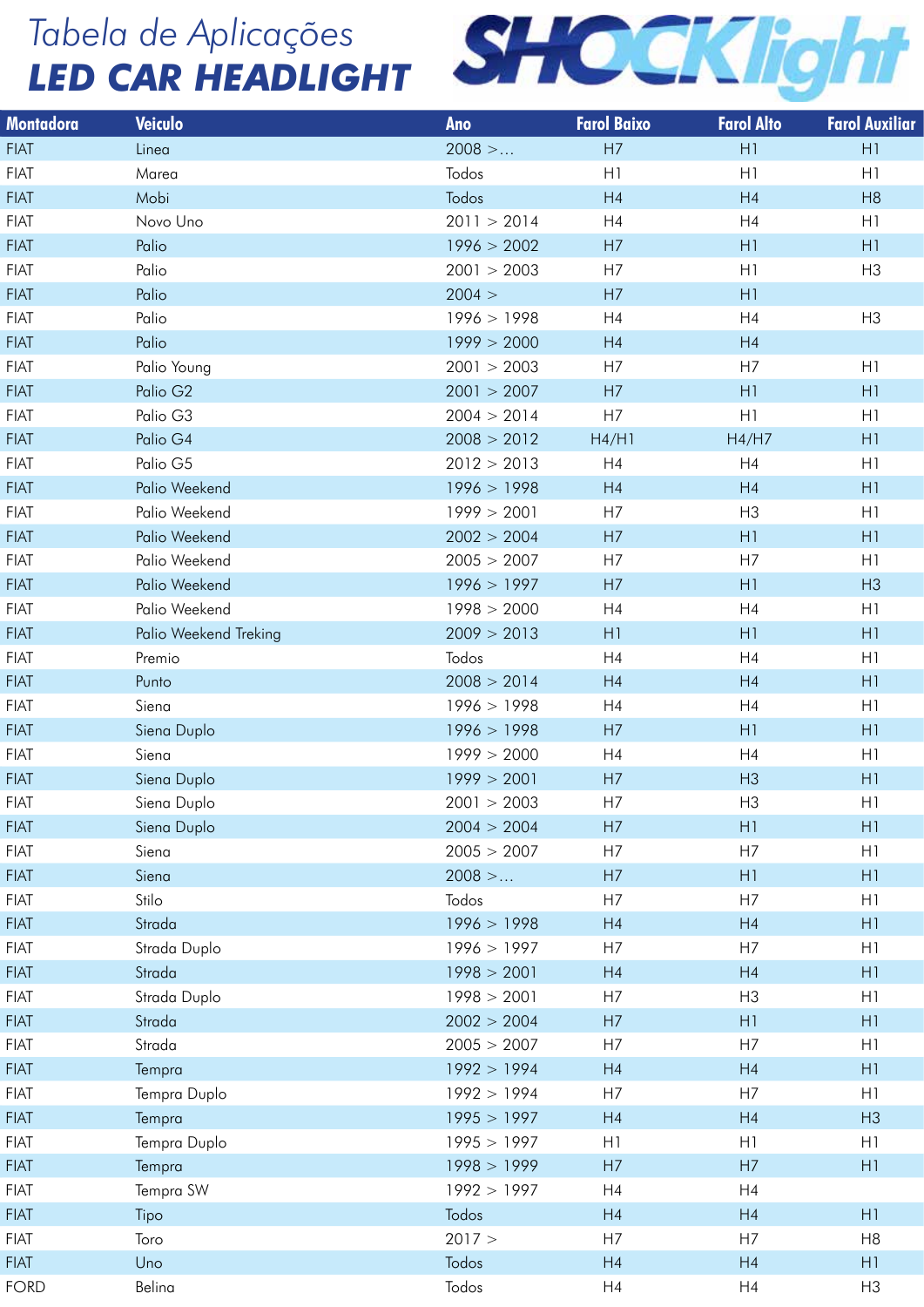| Montadora    | <b>Veiculo</b>  | Ano         | <b>Farol Baixo</b> | <b>Farol Alto</b> | <b>Farol Auxiliar</b> |
|--------------|-----------------|-------------|--------------------|-------------------|-----------------------|
| <b>FORD</b>  | Corcel          | Todos       | H4                 | H4                | H3                    |
| FORD         | Courier         | 1996 > 1999 | H <sub>1</sub>     | H1                | H <sub>3</sub>        |
| <b>FORD</b>  | Courier         | $2000$ >    | H4                 | H4                | H3                    |
| <b>FORD</b>  | Del Rei         | Todos       | H4                 | H4                | H3                    |
| <b>FORD</b>  | Ecosport        | > 2012      | H4                 | H4                | HB4                   |
| <b>FORD</b>  | Ecosport        | 2013 >      | H4                 | H4                | H11                   |
| <b>FORD</b>  | Edge            | 2007 > 2014 | H1                 | H1                | H3                    |
| <b>FORD</b>  | Escort          | Todos       | H4                 | H4                | H3                    |
| <b>FORD</b>  | Explorer        | 1997 > 2000 | HB4                | HB3               | H3                    |
| <b>FORD</b>  | Explorer        | $2001$ >    | HB5                | HB5               | H <sub>3</sub>        |
| <b>FORD</b>  | F250            | Todos       | H4                 | H4                | H3                    |
| <b>FORD</b>  | F350            | Todos       | H4                 | H4                | H3                    |
| <b>FORD</b>  | Fiesta          | 1994 > 1996 | H4                 | H4                | H3                    |
| <b>FORD</b>  | Fiesta          | 1997 > 1998 | H1                 | H1                | H3                    |
| <b>FORD</b>  | Fiesta          | 1999 > 2006 | H4                 | H4                | H3                    |
|              |                 |             |                    |                   |                       |
| FORD         | Fiesta          | $2007$ >    | H7                 | H1                | HB4                   |
| <b>FORD</b>  | Focus           | 2000 > 2003 | H4                 | H4                | H3                    |
| <b>FORD</b>  | Focus           | 2004 >      | H7                 | H1                | H3                    |
| <b>FORD</b>  | Focus Titanium  | 2016 >      | <b>H7/D2S</b>      | H1/D2S            | H11                   |
| <b>FORD</b>  | Fusion          | 2006 > 2013 | H <sub>1</sub>     | H7                | H11                   |
| <b>FORD</b>  | Fusion          | 2006 >      | H11                | H7                | H11                   |
| FORD         | Fusion Titanium | 2016 >      | H7/D2S             | H1/D2S            | H1                    |
| <b>FORD</b>  | Ka              | 1997 > 2001 | H7                 | H1                |                       |
| <b>FORD</b>  | Κa              | 2002 >      | H7                 | H1                | HB4                   |
| <b>FORD</b>  | Ka              | 2015        | H4                 | H4                | H11                   |
| FORD         | Mondeo          | 1995 > 2001 | H1                 | H1                | H <sub>3</sub>        |
| <b>FORD</b>  | Mondeo          | $2002$ >    | H7                 | H7                | H3                    |
| <b>FORD</b>  | New Ecosport    | 2018 >      | H4                 | H4                | HB4                   |
| <b>FORD</b>  | New Fiesta      | 2011 > 2013 | H <sub>11</sub>    | HB3               | H11                   |
| FORD         | New Fiesta      | 2014 >      | H7                 | H1                | H11                   |
| <b>FORD</b>  | New Focus       | 2018 >      | H7                 | H1                | H11                   |
| FORD         | Pampa           | Todos       | H4                 | H4                | H3                    |
| <b>FORD</b>  | Ranger          | 1997 > 2000 | HB4                | HB3               | H3                    |
| FORD         | Ranger          | $2001$ >    | HB5                | HB5               | H3                    |
| <b>FORD</b>  | Ranger          | 2004 > 2012 | H4                 | H4                | HB4                   |
| FORD         | Ranger          | 2013 > 2014 | H4                 | H4                | H11                   |
|              |                 |             |                    | H15               | H11                   |
| <b>FORD</b>  | Ranger          | 2018 >      | H11                |                   |                       |
| FORD         | Royalle         | 1995 >      | H4                 | H4                |                       |
| <b>FORD</b>  | Ranger Limited  | 2016 >      | D <sub>2</sub> S   | D <sub>2</sub> S  | H11                   |
| FORD         | Taurus          | 1991>1998   | H4                 | H4                | H3                    |
| <b>FORD</b>  | Verona          | Todos       | H4                 | H4                | H3                    |
| FORD         | Versailes       | Todos       | H4                 | H4                | H3                    |
| <b>HONDA</b> | Accord          | 1993 > 1996 | H4                 | H4                |                       |
| <b>HONDA</b> | Accord          | 1996 > 1997 | H1                 | H1                | H1                    |
| <b>HONDA</b> | Accord          | 1998 >      | 9005               | 9006              |                       |
| HONDA        | City            | 2010>2015   | H4                 | H4                | H11                   |
| <b>HONDA</b> | City            | 2016 >      | H11                | HB3               | H11                   |
| HONDA        | Civic           | 1993 > 2001 | H4                 | H4                |                       |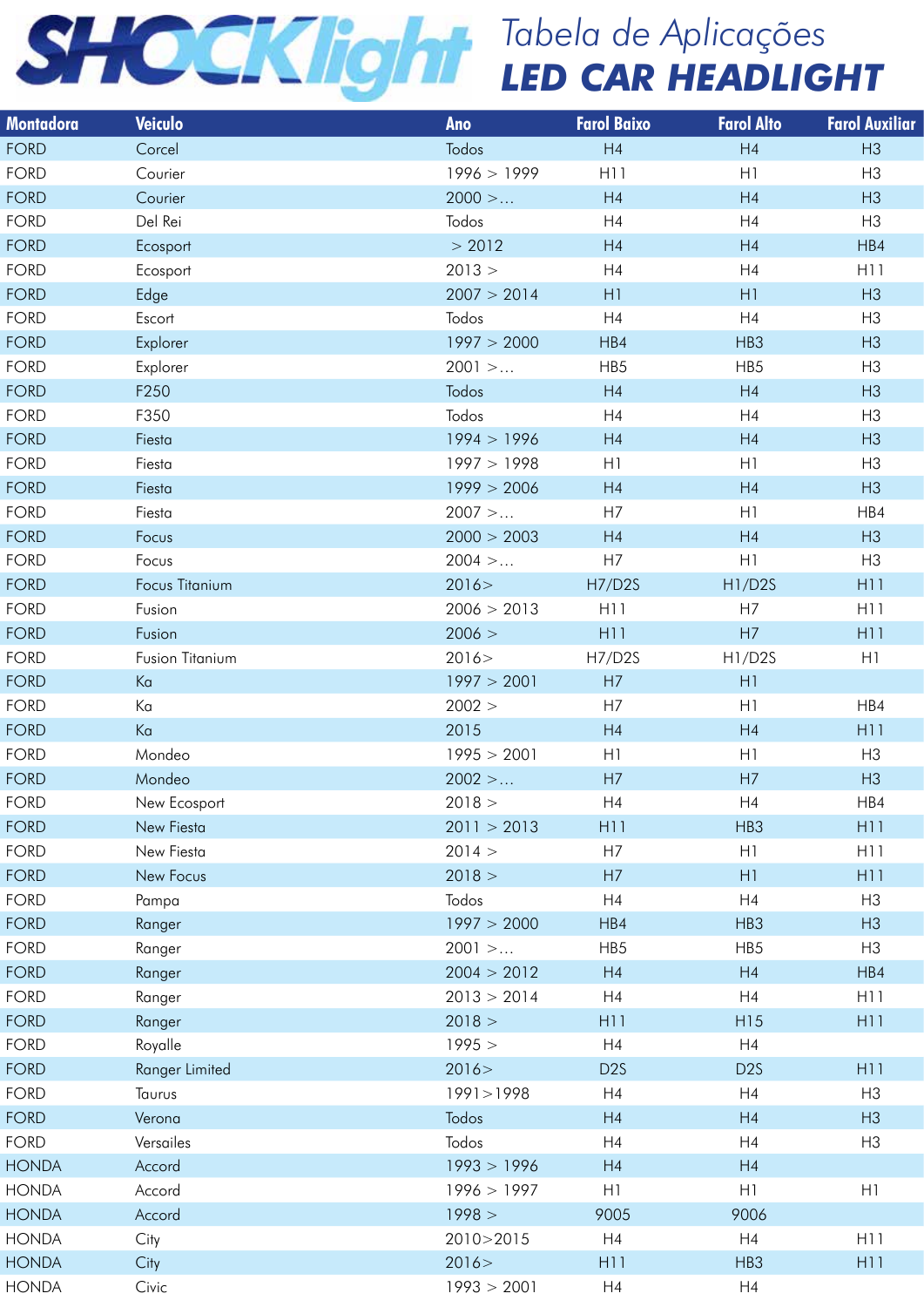

| Montadora      | Veiculo                         | Ano         | <b>Farol Baixo</b> | <b>Farol Alto</b> | <b>Farol Auxiliar</b> |
|----------------|---------------------------------|-------------|--------------------|-------------------|-----------------------|
| <b>HONDA</b>   | Civic                           | 2002 > 2003 | H4                 | H4                | H3                    |
| <b>HONDA</b>   | Civic                           | 2004 > 2006 | 9006               | 9005              | H3                    |
| <b>HONDA</b>   | $CR-V$                          | 2000>2004   | H4                 | H4                | HB4                   |
| <b>HONDA</b>   | CR-V Elx                        | 2008 > 2011 | H1                 | HB3               | H <sub>11</sub>       |
| <b>HONDA</b>   | Fit                             | 2003 > 2008 | H4                 | H4                | H <sub>11</sub>       |
| <b>HONDA</b>   | HR-V                            | 2015 >      | H4                 | H4                | H <sub>8</sub>        |
| <b>HONDA</b>   | New Civic                       | 2007 > 2011 | HB4                | HB3               | H11                   |
| <b>HONDA</b>   | New Civic                       | 2012 > 2014 | H <sub>1</sub>     | HB3               | H11                   |
| <b>HONDA</b>   | New Civic Lxs                   | 2012 > 2012 | H11                | HB3               | H11                   |
| <b>HONDA</b>   | New Civic                       | 2015 >      | H11                | HB3               | H <sub>8</sub>        |
| <b>HONDA</b>   | New Fit                         | 2009 > 2012 | H4                 | H4                | H11                   |
| <b>HONDA</b>   | New Fit                         | 2013 >      | H4                 | H4                | H11                   |
| <b>HONDA</b>   | Prelude                         | 1992 > 1994 | H7                 | H7                |                       |
| <b>HONDA</b>   | Prelude                         | 1995 > 1999 | H4                 | H4                |                       |
| <b>HONDA</b>   | WR-V                            | 2016 >      | H4                 | H4                | H8                    |
| <b>HYUNDAI</b> | Accent                          | 1994 >      | H4                 | H4                |                       |
| <b>HYUNDAI</b> | Azera                           | 2007>2011   | H7                 | H7                | H3                    |
| <b>HYUNDAI</b> | Azera                           | 2012>2013   | H7/D1S             | H7/D1S            | H <sub>3</sub>        |
| <b>HYUNDAI</b> | Azera                           | 2014 >      | D <sub>1</sub> S   | D <sub>1</sub> S  | H8                    |
| <b>HYUNDAI</b> | Creta 1.6                       | 2017 >      | H4                 | H4                | H <sub>8</sub>        |
| <b>HYUNDAI</b> | Creta 2.0                       | 2017 >      | HB3                | HB3               | H8                    |
| <b>HYUNDAI</b> | Elantra                         | 1996 > 2000 | H4                 | H4                | H3                    |
| <b>HYUNDAI</b> | Elantra                         | 2011 > 2014 | H7                 | H7                | H8                    |
| <b>HYUNDAI</b> | <b>Elantra Especial Edition</b> | 2015        | D <sub>2</sub> S   | D <sub>2</sub> S  | H <sub>8</sub>        |
| <b>HYUNDAI</b> | Galoper                         | >1999       | H4                 | H4                |                       |
| <b>HYUNDAI</b> | H100                            | 1994>2004   | H4                 | H4                | H1                    |
| <b>HYUNDAI</b> | HB20 / HB20S                    | $2013$ >    | H4                 | H4                | H8                    |
| HYUNDAI        | HB20 S / X / Premium            | 2016 >      | HB3                | HB3               | HB4                   |
| <b>HYUNDAI</b> | HR                              | 2005>2013   | H4                 | H4                | H1                    |
| <b>HYUNDAI</b> | <b>130 E 130CW</b>              | 2009 > 2013 | H7                 | H1                | H <sub>27</sub>       |
| <b>HYUNDAI</b> | 130                             | 2014 > 2016 | H7                 | H1                |                       |
| <b>HYUNDAI</b> | IX35                            | 2010 > 2013 | H7                 | H1                | H <sub>27</sub>       |
| <b>HYUNDAI</b> | S Coupe                         | 1993 > 1996 | H4                 | H4                |                       |
| <b>HYUNDAI</b> | Santa Fé                        | 2006 > 2013 | H7                 | H7                | H <sub>27</sub>       |
| <b>HYUNDAI</b> | Santa Fé                        | 2014 > 2015 | D <sub>3</sub> S   | H7                | H <sub>27</sub>       |
| <b>HYUNDAI</b> | Sonata                          | 1989 > 1999 | H4                 | H4                |                       |
| <b>HYUNDAI</b> | Sonata                          | 2000 >      | H7                 | H1                | H1                    |
| <b>HYUNDAI</b> | Sonata                          | 2010 > 2013 | H7                 | H1                | H <sub>27</sub>       |
| <b>HYUNDAI</b> | Terracan                        |             | H7                 | H1                |                       |
| <b>HYUNDAI</b> | Tucson                          | 2006 >      | H4                 | H4                | H <sub>27</sub>       |
| <b>HYUNDAI</b> | Veloster                        | 2011 > 2013 | H7                 | H7                | H <sub>27</sub>       |
| <b>HYUNDAI</b> | Vera Cruz                       | $2006$ >    | H7                 | H47               | H <sub>27</sub>       |
| <b>JAC</b>     | $J2-J3$                         | 2012>2013   | H4                 | H4                | H3                    |
| JAC            | J5-J6                           | 2016 >      | H7                 | H1                | H <sub>3</sub>        |
| <b>JAC</b>     | T5-T6-T8                        | 2016 >      | H4                 | H4                | H3                    |
| <b>JAGUAR</b>  | S-Type                          | 1999 > 2008 | H7                 | 9005              | H <sub>3</sub>        |
| <b>JAGUAR</b>  | Xf-Xfr                          | 2009>2013   | H7/D1S             | H7                |                       |
| <b>JAGUAR</b>  | Xj 6                            | 1994>1997   | H1                 | H1                | H <sub>3</sub>        |
|                |                                 |             |                    |                   |                       |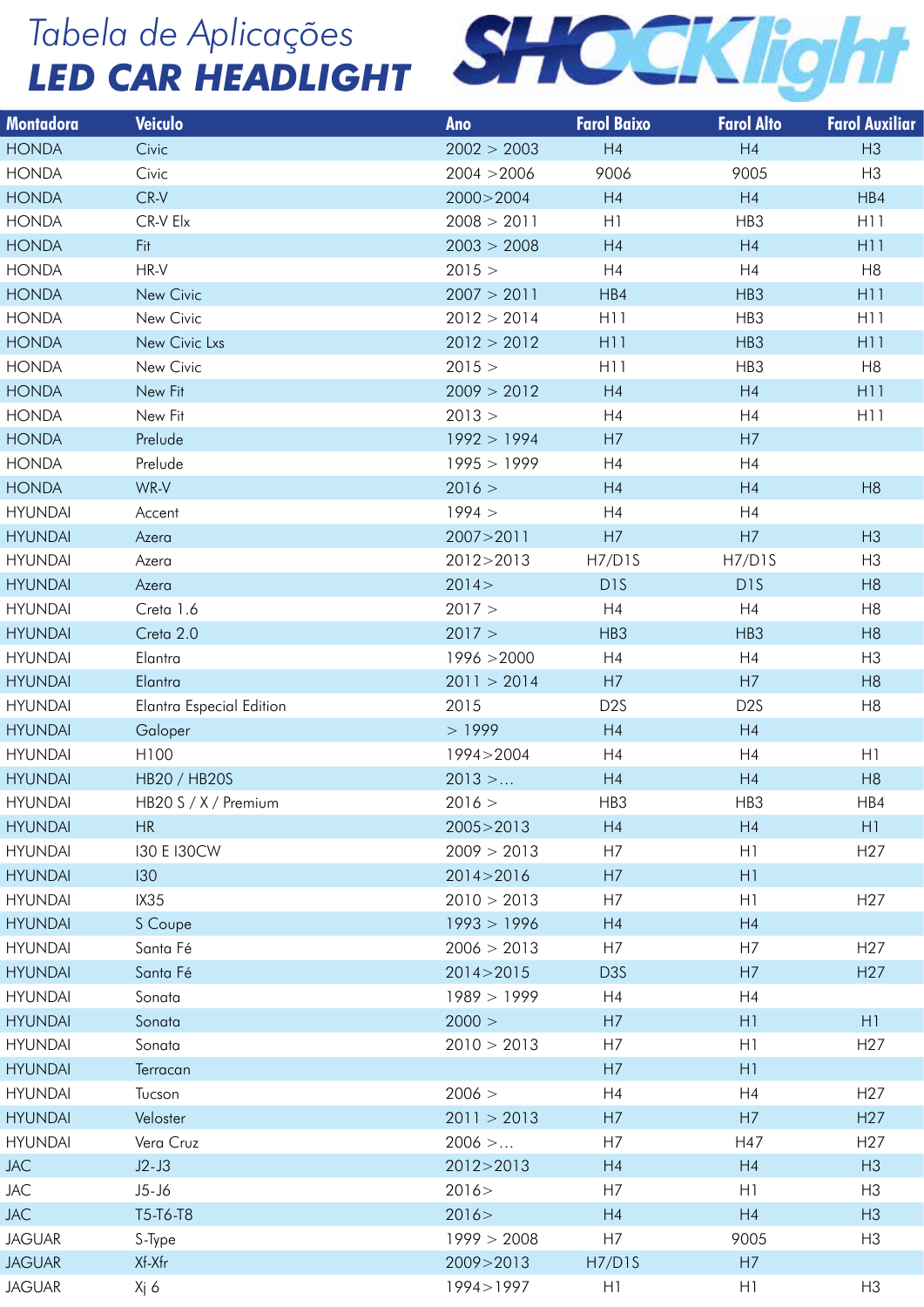| Montado <u>ra</u> i                                             | Veiculo                | Ano         | <b>Farol Baixo</b>              | <b>Farol Alto</b> | <b>Farol Auxiliar</b> |
|-----------------------------------------------------------------|------------------------|-------------|---------------------------------|-------------------|-----------------------|
| <b>JAGUAR</b>                                                   | Xjr                    | 2007>2009   | H7                              | H7                | HB4                   |
| <b>JAGUAR</b>                                                   | Xkr                    | 2007>2014   | H3/D2S                          | H1                | H <sub>3</sub>        |
| <b>JAGUAR</b>                                                   | X Type                 | 2001 > 2009 | H <sub>1</sub> /D <sub>1S</sub> | H1                | H1                    |
| <b>JEEP</b>                                                     | Cherokee               | 1992>2013   | H4                              | H4                | H <sub>3</sub>        |
| <b>JEEP</b>                                                     | Cherokee               | 2016 >      | <b>H7/D2S</b>                   | H1                | H11                   |
| <b>JEEP</b>                                                     | Commander              | 2006        | H11                             | HB3               | H10                   |
| <b>JEEP</b>                                                     | Compass                | 2016        | HB3/D5S                         | HB3/D5S           | H11                   |
| <b>JEEP</b>                                                     | Renegade Limited       | 2016 >      | D <sub>2</sub> S                | D <sub>2</sub> S  | H11                   |
| <b>JEEP</b>                                                     | Renegade               | 2015 >      | H4                              | H4                | H11                   |
| <b>JEEP</b>                                                     | Wrangler               | 1989 >      | H4                              | H4                | H1                    |
| <b>JEEP</b>                                                     | Wrangler Sport         | 2015 >      | H4                              | H4                | H11                   |
| KIA                                                             | Besta                  | Todos       | H4                              | H4                | H3                    |
| $\ensuremath{\mathsf{K}}\xspace\ensuremath{\mathsf{IA}}\xspace$ | Cadenza                | 2016 >      | <b>H7/D3S</b>                   | HB3               | HB4                   |
| KIA                                                             | Carens                 | 1999 > 2013 | H4                              | H4                |                       |
| KIA                                                             | Carnival               | Todos       | H4                              | H4                | H3                    |
|                                                                 |                        |             |                                 |                   |                       |
| KIA                                                             | <b>Grand Carnival</b>  | 2016 >      | H11                             | H1                |                       |
| KIA                                                             | Cerato                 | 2006>2010   | H4                              | H4                | HB4                   |
| KIA                                                             | Cerato Flex            | 2016 >      | <b>H7/D5S</b>                   | H7/H1             | H8                    |
| KIA                                                             | Clarus                 | 1997>2000   | H4                              | H4                | H1                    |
| KIA                                                             | Mohave                 | 2008>2016   | H11                             | H1                |                       |
| $\ensuremath{\mathsf{K}}\xspace\ensuremath{\mathsf{IA}}\xspace$ | Optima                 | 2016 >      | D <sub>2</sub> S                | D <sub>2</sub> S  | HB4                   |
| KIA                                                             | Optima                 | 2013        | H11                             | H1                | H <sub>8</sub>        |
| KIA                                                             | Opirus                 | 2004 > 2009 | H7                              | H7                |                       |
| KIA                                                             | Picanto                | $2007$ >    | H4                              | H4                | H <sub>27</sub>       |
| KIA                                                             | Pride                  |             | H4                              | H4                |                       |
| KIA                                                             | Sephia                 |             | H <sub>4</sub>                  | H4                |                       |
| KIA                                                             | Shuma                  |             | H4                              | H4                |                       |
| KIA                                                             | Sorento                | 2005>2013   | H7                              | H1                | H <sub>27</sub>       |
| KIA                                                             | Soul                   | 2009>2016   | H4                              | H4                | H27                   |
| KIA                                                             | Sportage               | 1995>2010   | H4                              | H4                |                       |
| $\ensuremath{\mathsf{K}}\xspace\ensuremath{\mathsf{IA}}\xspace$ | Sportage               | 2008>2013   | H7                              | H7                | H27                   |
| KIA                                                             | Sportage               | 2016 >      | D <sub>2</sub> S                | D <sub>2</sub> S  |                       |
| LAND ROVER                                                      | Discovery 4            | 2010<       | <b>H7/D3S</b>                   | H4                | H11                   |
| LAND ROVER                                                      | Discovery              | 1992>2004   | H4                              | H4                | H3                    |
| <b>LAND ROVER</b>                                               | Freelander 2           | 2007<       | <b>H7/D1S</b>                   | H7/D1S            | H11                   |
| LAND ROVER                                                      | Freelander             | 1999>2006   | H4/H7                           | H4/H7             | H11                   |
| LAND ROVER                                                      | Freelander 2 Dynamique | 2011 <      | <b>H7/D1S</b>                   | H7/D1S            | H11                   |
| LAND ROVER                                                      | New Range Rover Vogue  | 1992>1997   | H4                              | H4                |                       |
|                                                                 |                        |             |                                 |                   |                       |
| LAND ROVER                                                      | Range Rover Evoque     | 2012<       | HB3/D3S                         | HB3/D3S           |                       |
| LAND ROVER                                                      | Range Rover Hse        | 1996>2005   | H4                              | H4                |                       |
| LAND ROVER                                                      | Range Rover Sport      | 2005<       | H7/D2S                          | H7                | H11                   |
| LAND ROVER                                                      | Range Rover 5.0 V8     | 2010<       | HB3/D3S                         | D3S               |                       |
| <b>LEXUS</b>                                                    | Ct 200H                | 2013<       | H11                             | HB3               | HB3                   |
| LEXUS                                                           | Es 330                 | 2006<       | H7                              | HB3               | HB4                   |
| <b>LEXUS</b>                                                    | Ls 460                 | 2007 <      | HB4/D2S                         | HB3/D2S           | HB4                   |
| LEXUS                                                           | Gs Xenon               | 1998 >      | D <sub>2</sub> R                | 9005              | 9006                  |
| <b>LEXUS</b>                                                    | Is 200                 | 1999 >      | H4/9006                         | 9005              | 9006                  |
| LEXUS                                                           | $\lfloor s \rfloor$    | 1990 > 1996 | H4                              | H1                | H <sub>3</sub>        |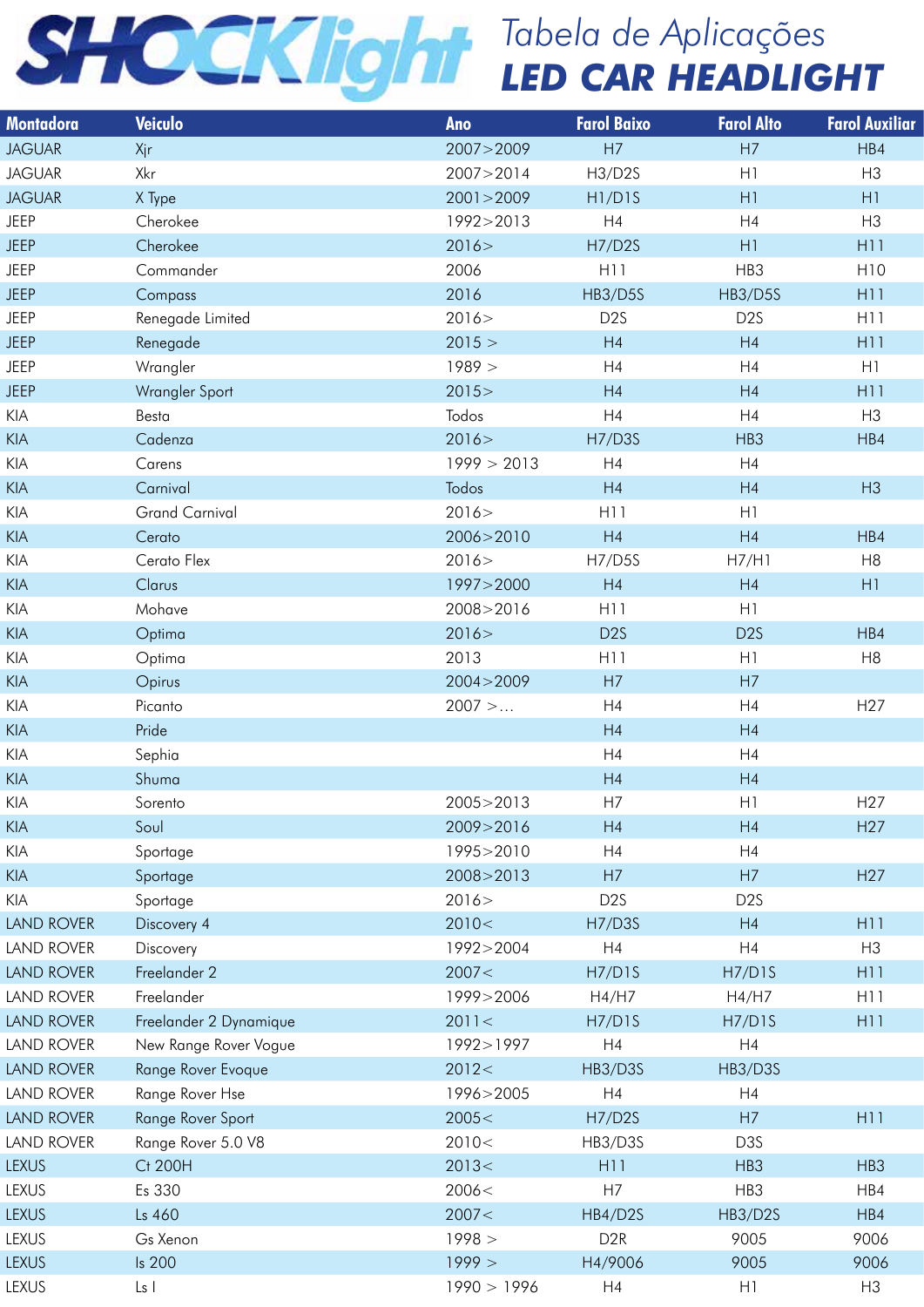

| <b>Montadora</b>           | <b>Veiculo</b>                                                         | <b>Ano</b>     | <b>Farol Baixo</b> | <b>Farol Alto</b> | <b>Farol Auxiliar</b> |
|----------------------------|------------------------------------------------------------------------|----------------|--------------------|-------------------|-----------------------|
| <b>LEXUS</b>               | Ls II                                                                  | 1996 > 1998    | H4                 | 9005              | 9006                  |
| LEXUS                      | Ls Xenon                                                               | 1998 >         | <b>HID</b>         | 9005              | 9006                  |
| <b>LEXUS</b>               | <b>Rx 350</b>                                                          | 2013<          | H11/D2S            | HB3               | H11                   |
| <b>LEXUS</b>               | Rx                                                                     | 2000 >         | H7                 | H7                | H3                    |
| <b>LEXUS</b>               | Sc                                                                     | 2001 >         | 9005               | 9005              | 9006                  |
| <b>LEXUS</b>               | Sc 300                                                                 | 1992 > 1995    | 9006               | 9005              |                       |
| <b>LEXUS</b>               | Sc 400                                                                 | 1992 >         | 9006               | 9005              |                       |
| <b>LIFAN</b>               | 320, 620                                                               | 2009>2013      | H7                 | H1                | H3                    |
| <b>LIFAN</b>               | X60                                                                    | 2015<          | H7                 | H1                | H3                    |
| <b>MAZDA</b>               | 121                                                                    | 1990 > 1995    | H4                 | H4                | H1                    |
| <b>MAZDA</b>               | 121                                                                    | 1996 > 1999    | H7                 | H1                |                       |
| MAZDA                      | 323                                                                    |                | H4                 | H4                | H1                    |
| <b>MAZDA</b>               | 626                                                                    | 2000 >         | H7                 | H1                | H3                    |
| <b>MAZDA</b>               | 626                                                                    | 1992 > 1995    | H1                 | H1                | H3                    |
| <b>MAZDA</b>               | 626                                                                    | 1996 > 1999    | H7                 | H1                | H7                    |
| MAZDA                      | $Mx-3$                                                                 | 1991 > 1999    | H4                 | H4                | H3                    |
| <b>MAZDA</b>               | $Mx-5$                                                                 | 1990 > 1997    | H4                 | H4                | H1                    |
| MAZDA                      | $Mx-5$                                                                 | 1998 > 2004    | 9005               | 9006              | H1                    |
| MERCEDES BENZ CI           |                                                                        | 1998 >         | H7                 | H7                | 9006                  |
| MERCEDES BENZ Classe A     |                                                                        | 2001 >         | H4                 | H7                | H <sub>3</sub>        |
| MERCEDES BENZ Classe A     |                                                                        | 1997 > 2000    | H7                 | H1                | H3                    |
| MERCEDES BENZ Classe C 180 |                                                                        | 1993>2002      | H7/D2R             | H7                | H1/H3                 |
| MERCEDES BENZ Classe C 200 |                                                                        | 2001 <         | H7/D1S             | H7/D1S            | H11/H7                |
| MERCEDES BENZ Classe C 230 |                                                                        | 2006>2007      | H7/D1S             | H7/D1S            | H11/H7                |
| MERCEDES BENZ Classe C 240 |                                                                        | 2001 > 2003    | H7/D1S             | H7/D1S            | H1/H7                 |
| MERCEDES BENZ Classe C 250 |                                                                        | 2011<          | H7/D1S             | H7/D1S            | H11/H7                |
|                            | MERCEDES BENZ Classe C 300, 320, 350                                   | 2001 > 2010    | H7/D2R             | H1                | H1                    |
| MERCEDES BENZ Classe C 63  |                                                                        | 2008>2012      | H7/D1S             | H7/D1S            | H7                    |
|                            | MERCEDES BENZ Classe CI 63 Amg                                         | 2008<          | H7/D1S             | H7/D1S            | H7                    |
|                            | MERCEDES BENZ Classe CI 65 Amg<br>MERCEDES BENZ Classe B 170, 180, 200 | 2010<<br>2010< | H7/D1S<br>H7/D1S   | H7/D1S            | H7<br>H11             |
| MERCEDES BENZ Clc 200      |                                                                        | 2009<          | H7/D1S             | H7/D1S<br>H7/D1S  | H <sub>11</sub>       |
|                            | MERCEDES BENZ Clk 230, 320 E 320                                       | 1997>2005      | H7/D2R             | H7                | H1                    |
|                            | MERCEDES BENZ Clk 350, 500, 55 E 250                                   | 2006>2009      | H7/D2S/D1S         | H7/D2S/D1S        | H11/H7/HB4            |
|                            | MERCEDES BENZ Cls 500, 55, 63                                          | 2005>2010      | H7/D2S             | H7/D2S            | H3/H11                |
|                            | MERCEDES BENZ E 190, 200, 220                                          | 1986>1995      | H4                 | H4                | H3                    |
|                            | MERCEDES BENZ E 320, 350, E 63 Amg                                     | 2005>2007      | H7/D2S/D1S         | H7/D2S/D1S        | H11                   |
|                            | MERCEDES BENZ G 55, Glk 280, 300                                       | 2009<          | H7/D1S             | H7                | H11                   |
|                            | MERCEDES BENZ MI 230, 320, 430, 500, S 55                              | 1998>2010      | H7/D2S/D2R         | H1/H7/D2S         | H3/H8                 |
| MERCEDES BENZ S 63 5.5     |                                                                        | 2011 <         | D <sub>1</sub> S   | H11/D1S           | H7                    |
| MERCEDES BENZ SI 280, 320  |                                                                        | 1993>1999      | H4/D2R             | H1/H4             | H1                    |
| MERCEDES BENZ SI 350       |                                                                        | 2010<          | D <sub>1</sub> S   | H11/D1S           | H7                    |
|                            | MERCEDES BENZ S 63, SI 350, SI 55, SI 63, SI 65, SIk 200               | 2002>2009      | H7/D2S             | H9, H11, H7, D1S  | H11                   |
| MERCEDES BENZ SIk 250      |                                                                        | 2012<          | H7/D2S             | H7/D2S            | H7/HB4                |
|                            | MERCEDES BENZ SIk 320, 350, SIk 230, SIk 55                            | 2005>2012      | H7/D2R             | H7                | HBA                   |
| MERCEDES BENZ Sls 63 Amg   |                                                                        | 2011<          | D <sub>1</sub> S   | D <sub>1</sub> S  |                       |
|                            | MERCEDES BENZ Sprinter 311, 313, 413, 415, 515,                        | 2001 > 2012    | H7                 | H1/H3             | H3                    |
|                            | MERCEDES BENZ Sprinter 310, 412,                                       | 1997>2002      | H1                 | H1                | H3                    |
|                            |                                                                        |                |                    |                   |                       |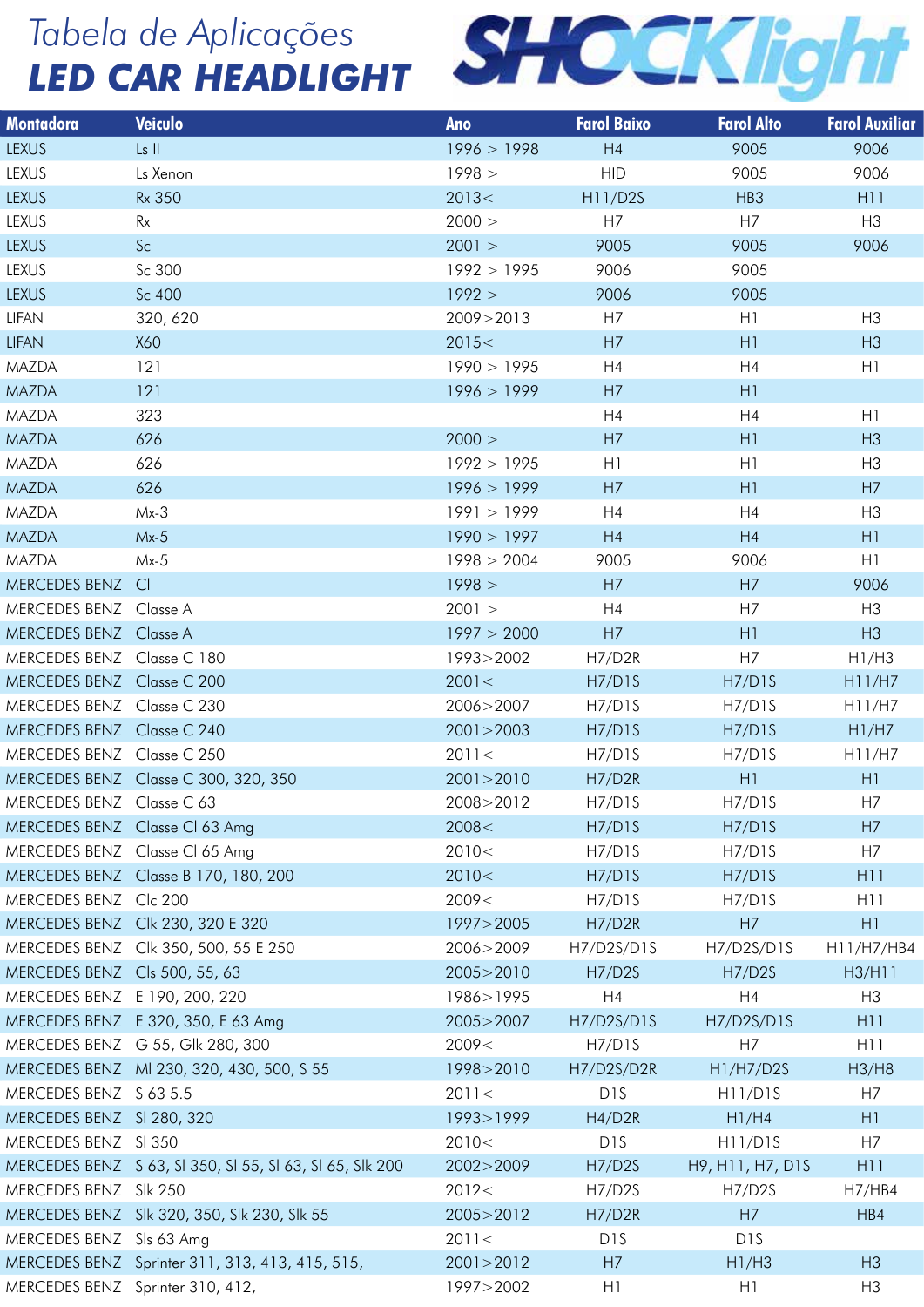| <b>Montadora</b>  | Veiculo                                                     | Ano         | <b>Farol Baixo</b>              | <b>Farol Alto</b> | <b>Farol Auxiliar</b> |
|-------------------|-------------------------------------------------------------|-------------|---------------------------------|-------------------|-----------------------|
|                   | MERCEDES BENZ Sprinter 413 Van Luxo                         | 2008<       | H7/D1S                          | H7/D1S            | H11/H7                |
| MINI              | Todos                                                       | 2007>2017   | H4/D1S                          | H4/D1S            | H11                   |
| <b>MITSUBISHI</b> | 3000 Gt                                                     | 1994 > 1999 | 9006                            | 9005              | H3                    |
| <b>MITSUBISHI</b> | Airtrek                                                     | 2003 > 2008 | H1                              | 9005              | H11                   |
| <b>MITSUBISHI</b> | Asx 2.0                                                     | 2011 > 2013 | H <sub>1</sub> /D <sub>1S</sub> | HB3               | H11                   |
| <b>MITSUBISHI</b> | Asx Mt 4X2                                                  | 2017<       | H11/D2S                         | HB3               | H11                   |
| <b>MITSUBISHI</b> | Eclipse                                                     | Todos       | H4                              | H4                | H3                    |
| <b>MITSUBISHI</b> | Galant                                                      | $1998$ >    | H7                              | H7                | H1                    |
| <b>MITSUBISHI</b> | Galant                                                      | 1994 > 1997 | H4                              | H4                | H1                    |
| <b>MITSUBISHI</b> | Grandis                                                     | 2005>2008   | H1 > D2R                        | H9                | HB4                   |
| <b>MITSUBISHI</b> | L200 Cd, Dti, Evolution, Gl, Gls, Hpe, L2.5 Turbo 1991>2016 |             | H4                              | H4                | H11                   |
| <b>MITSUBISHI</b> | Lancer Evolution/Gt/Sport Rallart                           | 2010>2013   | HB4/D2S                         | HB3/D2S           | H11                   |
| <b>MITSUBISHI</b> | Lancer HI, Hle, Gt                                          | 2016<       | HB4/D2S                         | HB3               | H11                   |
| <b>MITSUBISHI</b> | New L200 Triton Sport, Hpe                                  | 2017<       | H7                              | HB3               | H1                    |
| <b>MITSUBISHI</b> | New Outlander                                               | 2016<       | H7                              | HB3               | H1                    |
| <b>MITSUBISHI</b> | Outlander                                                   | 2008>2015   | HB3                             | HB4/D2S           | H11                   |
| <b>MITSUBISHI</b> | Pajero Dakar, Full, Sport, Hpe, Outdor                      | 2006>2016   | H11/D2S                         | H9                | H11                   |
| <b>MITSUBISHI</b> | Pajero Gls, Glx, Glz, Hpe, Io, Se, Sport                    | 1992>2013   | H4                              | H4                | H <sub>3</sub>        |
| <b>MITSUBISHI</b> | Pajero Tr4/Sport/Full                                       | 1999 >      | H4                              | H4                | H1                    |
| MITSUBISHI        | Space Wagon                                                 | 1991 >      | H4                              | H4                | H <sub>3</sub>        |
| <b>NISSAN</b>     | 305Z                                                        | 2004 > 2009 | D <sub>2R</sub>                 | D <sub>2R</sub>   |                       |
| NISSAN            | Frontier                                                    | Todos       | H4                              | H4                | H3                    |
| <b>NISSAN</b>     | Kicks                                                       | 2017 >      | H11                             | H9                | H8                    |
|                   | Livina                                                      |             |                                 | H4                | H11                   |
| <b>NISSAN</b>     |                                                             | 2010 > 2013 | H4                              |                   |                       |
| <b>NISSAN</b>     | March                                                       | 2011 > 2014 | H4                              | H4                | H11                   |
| NISSAN            | Maxima                                                      | 1995 >      | H4                              | H4                | H <sub>3</sub>        |
| <b>NISSAN</b>     | Murano                                                      | 2007>2009   | D <sub>2</sub> S                | D <sub>2</sub> S  | H8                    |
| <b>NISSAN</b>     | Tiida                                                       | Todos       | H4                              | H4                | H8                    |
| <b>NISSAN</b>     | Pathfinder                                                  | 1987 > 2003 | H4                              | H4                | H11                   |
| NISSAN            | Pathfinder                                                  | 2006 > 2008 | H4/D2R                          | H4/D2R            | H11                   |
| <b>NISSAN</b>     | Pathfinder                                                  | $2007$ >    | HB <sub>5</sub>                 | HB <sub>5</sub>   | H11                   |
| NISSAN            | Sentra                                                      | 1999 >      | H4                              | H4                | H3                    |
| <b>NISSAN</b>     | Sentra                                                      | Todos       | H13                             | H <sub>13</sub>   | H11                   |
| NISSAN            | Sentra                                                      | 2015 > 2017 | H9                              | H11               | H11                   |
| <b>NISSAN</b>     | Versa                                                       | 2011 > 2017 | H4                              | H4                | H11                   |
| NISSAN            | X-Terra                                                     | Todos       | H13                             | H13               | H11                   |
| <b>NISSAN</b>     | X-Trail                                                     | 2006 >      | H4                              | H4                |                       |
| PEUGEOT           | 106                                                         | Todos       | H4                              | H4                | H3                    |
| <b>PEUGEOT</b>    | 205                                                         | Todos       | H4                              | H4                | H3                    |
| PEUGEOT           | 206 Allure, Feline, Passion                                 | 1999>2010   | H7                              | H1                | H1                    |
| <b>PEUGEOT</b>    | 207                                                         | Todos       | H7                              | H1                | H <sub>16</sub>       |
| PEUGEOT           | 208                                                         | 2013<       | H7                              | H7                | H16                   |
| <b>PEUGEOT</b>    | 208                                                         | 2015 >      | H4/D1S                          | H4/D1S            | H8                    |
| PEUGEOT           | 306                                                         | 1999 >      | H4                              | H4                |                       |
| <b>PEUGEOT</b>    | 307                                                         | 2001 > 2013 | H1/H7/D1S                       | H1/H7             | H1/H7                 |
| PEUGEOT           | 308                                                         | 2012>2016   | H7/D1S                          | H1                | H8                    |
| <b>PEUGEOT</b>    | 405                                                         | Todos       | H4                              | H4                | H1                    |
| <b>PEUGEOT</b>    | 406                                                         | 1999 >      | H7                              | H7                | H1                    |
|                   |                                                             |             |                                 |                   |                       |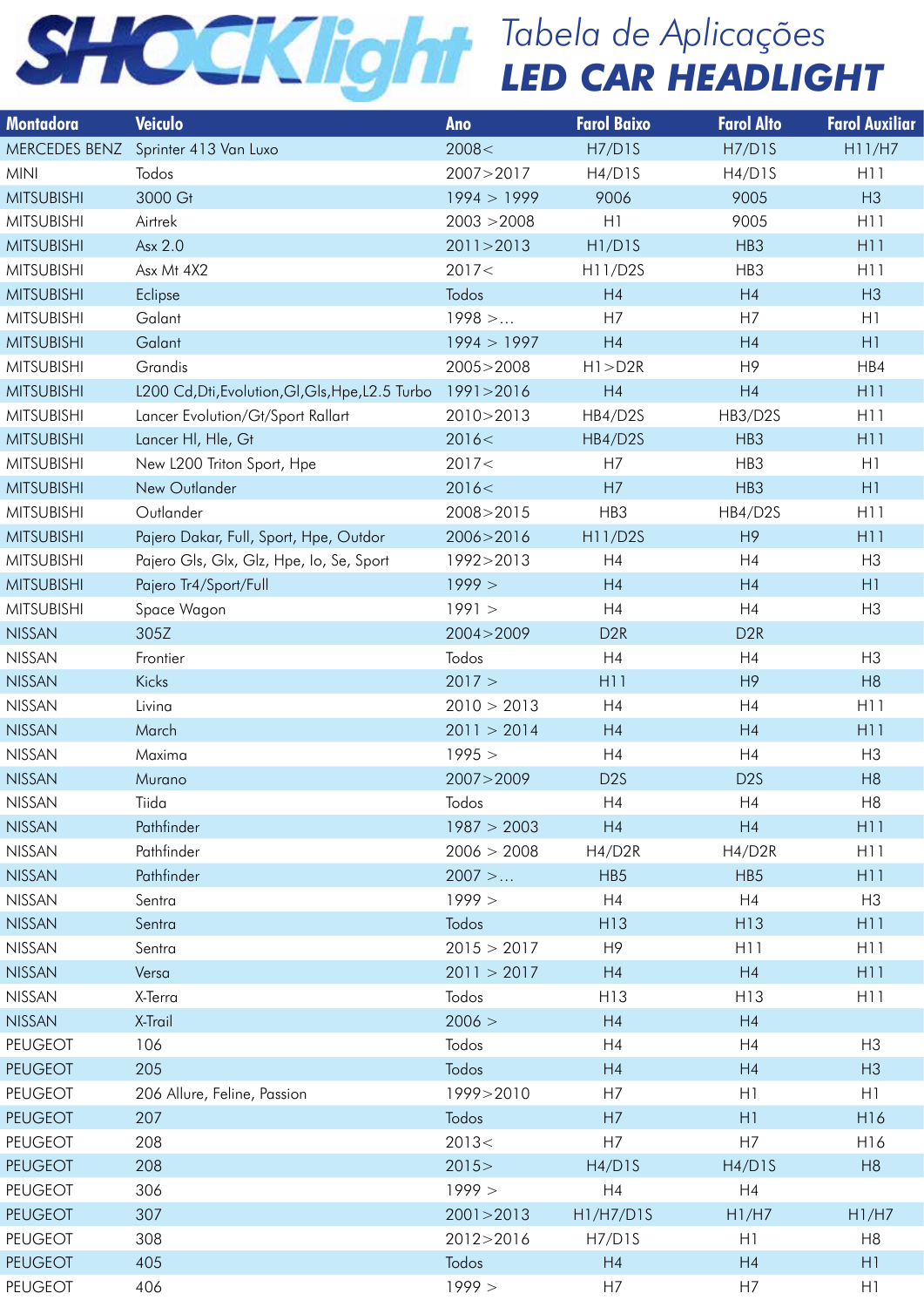

| <b>Montadora</b>   | Veiculo             | Ano                        | <b>Farol Baixo</b> | <b>Farol Alto</b> | <b>Farol Auxiliar</b> |
|--------------------|---------------------|----------------------------|--------------------|-------------------|-----------------------|
| <b>PEUGEOT</b>     | 407                 | 2004 > 2009                | H1/D2S             | H7                | H <sub>11</sub>       |
| PEUGEOT            | 408                 | 2011>2016                  | H1/DS1             | H1                | H7                    |
| PEUGEOT            | 508                 | 2012 > 2013                | H7/D1S             | H7/D1S            | H8                    |
| PEUGEOT            | 605                 | 1992>2000                  | H1/H7              | H1/H7             | H1/H3                 |
| PEUGEOT            | 607                 | 2000>2005                  | H7/D2R             | H1                | H1                    |
| <b>PEUGEOT</b>     | 806                 | 1995>2000                  | H1                 | H1                | H3                    |
| PEUGEOT            | 807                 | 2004                       | H7/D1S             | H7/D1S            | H1                    |
| PEUGEOT            | 2008                | 2015 >                     | H7                 | H7                | H16                   |
| <b>PEUGEOT</b>     | 3008                | 2010 > 2015                | H7                 | H1                | H16                   |
| PEUGEOT            | 3008 Allure, Griffe | 2011>2013                  | H7/D1S             | D <sub>1</sub> S  |                       |
| PEUGEOT            | Hoggar              | 2010 > 2013                | H7                 | H1                | H <sub>11</sub>       |
| PEUGEOT            | Boxer               | 1999>2013                  | H7                 | H1                | H1                    |
| PEUGEOT            | Partner Furgão      | 1999>2013                  | H4                 | H4                | H1                    |
| PEUGEOT            | Rcz                 | 2012>2013                  | H7/D1S             | H7/D1S            | H <sub>8</sub>        |
| <b>PORSCHE</b>     | 911                 | 1988 > 1989                | H4                 | H4                | H3                    |
| <b>PORSCHE</b>     | 911                 | 1993 > 1996                | H1                 | H1                | H3                    |
| <b>PORSCHE</b>     | 911                 | 1997 >                     | H7                 | H7                | H7                    |
| <b>PORSCHE</b>     | Boxter              | 1996 >                     | H7                 | H7                | H7                    |
| RENAULT            | Captur              | 2016 >                     | H1                 | H1                | H11                   |
| RENAULT            | Captur Zen Intense  | 2016 >                     | D3S                | D <sub>3</sub> S  | H <sub>3</sub>        |
| RENAULT            | Clio                | 1990 > 2003                | H4                 | H4                | H1                    |
| RENAULT            | Clio                | 1998 >                     | H4                 | H4                | H1                    |
| <b>RENAULT</b>     | Clio                | 2004 > 2013                | H7                 | H1                | H11                   |
| RENAULT            | Clio Sedan          | 1998 > 2002                | H4                 | H4                | H1                    |
| <b>RENAULT</b>     | Clio Sedan          | 2003 >                     | H7                 | H1                | H11                   |
| RENAULT            | Duster              | Todos                      | H7                 | H1                | H <sub>1</sub>        |
| RENAULT            | Kangoo              | 1998 >                     | H4<br>H4           | H4<br>H4          | H1<br>H11             |
| RENAULT            | Kwid                | 2017 >                     |                    |                   |                       |
| RENAULT            | Laguna              | 1994 > 1996<br>1997 > 2004 | H4<br>H7           | H4                | H3                    |
| RENAULT<br>RENAULT | Laguna<br>Laguna    | 2005 >                     | D <sub>2</sub> R   | H7<br>H1          | H1<br>H1              |
| RENAULT            | Logan               | 2011 > 2013                | H4                 | H <sub>4</sub>    | H11                   |
| RENAULT            | Maxter              |                            | H4                 | H4                |                       |
| RENAULT            | Megane              | 1994 > 1996                | H4                 | H4                | H <sub>3</sub>        |
| RENAULT            | Megane              | 1996 > 2000                | H4                 | H4                | H1                    |
| RENAULT            | Megane              | 2001 > 2005                | H7                 | H1                | H1                    |
| RENAULT            | Megane              | 2006 >                     | H7                 | H1                | H11                   |
| RENAULT            | Oroch               | 2015 >                     | H7                 | H1                | H11                   |
| RENAULT            | R 19                | 1988 > 1995                | H4                 | H4                | H1                    |
| RENAULT            | Sandero             | 2007 > 2010                | H4                 | H4                | H11                   |
| RENAULT            | Sandero             | 2011 > 2014                | H4                 | H4                | H16                   |
| RENAULT            | Scenic              | > 2001                     | H4                 | H4                | H1                    |
| RENAULT            | Scenic              | 2002 >                     | H7                 | H1                | H1                    |
| RENAULT            | Trafic              |                            | H4                 | H4                |                       |
| RENAULT            | Twingo              | 1993 > 1997                | H4                 | H4                | H3                    |
| RENAULT            | Twingo              | 1998 >                     | H4                 | H4                | H1                    |
| SEAT               | Cordoba             | 1995>2002                  | H4                 | H4                | H3                    |
| SEAT               | Ibiza               | 1985 > 1993                | H4                 | H4                |                       |
|                    |                     |                            |                    |                   |                       |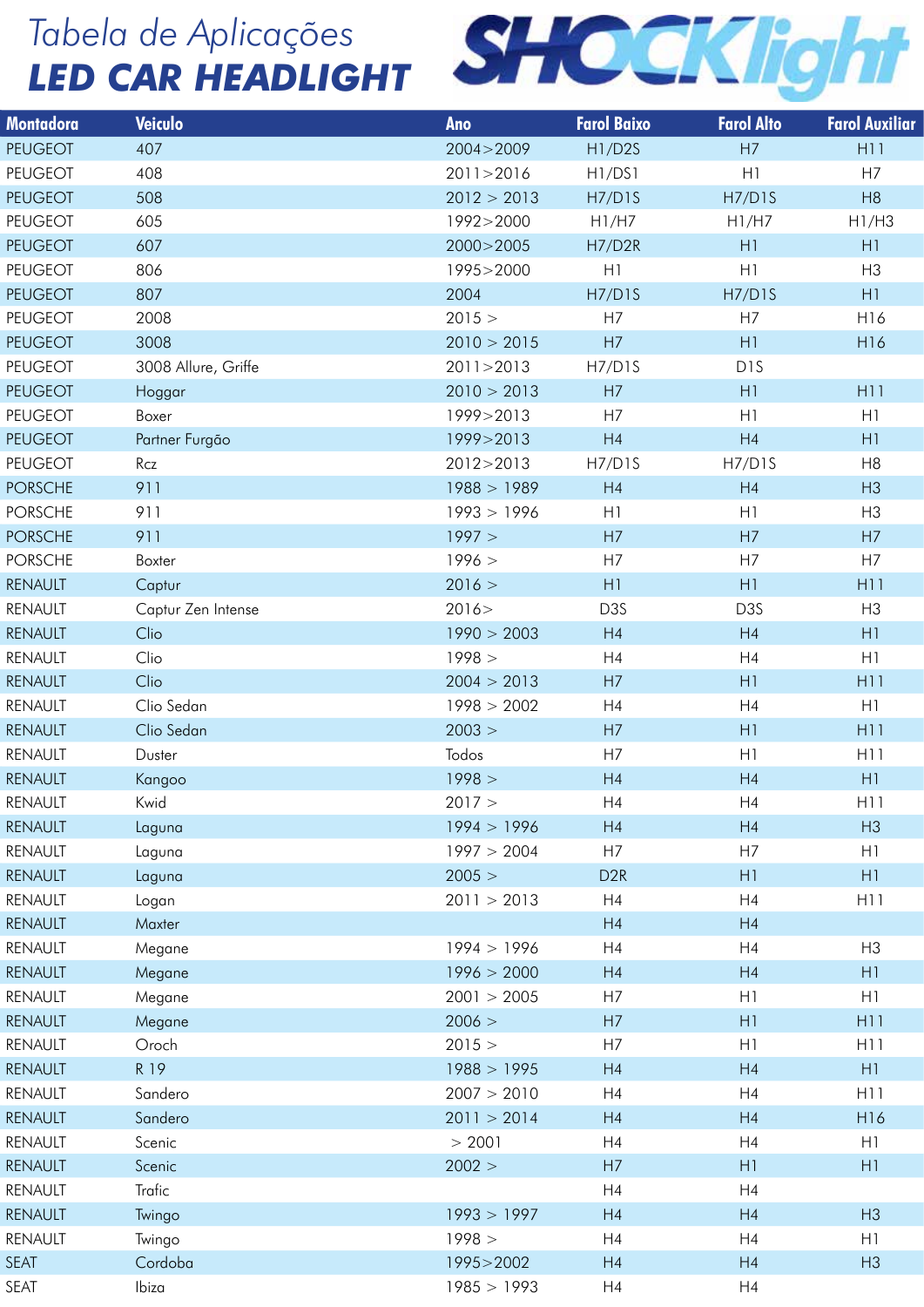| <b>Montadora</b> | Veiculo                                          | Ano         | <b>Farol Baixo</b> | <b>Farol Alto</b> | <b>Farol Auxiliar</b> |
|------------------|--------------------------------------------------|-------------|--------------------|-------------------|-----------------------|
| <b>SEAT</b>      | Ibiza                                            | 1995 >      | H4/H1              | H4/H1             |                       |
| SHINERAY         | Todos                                            | 2012>2016   | H4                 | H4                |                       |
| SMART            | Todos                                            | 2008 >      | H7                 | H7                | H11                   |
| SSANGYONG        | Actyon, Chairman, Korando, Musso, Rodius, Tivoli | 2007>2016   | H4                 | H4                | H <sub>27</sub>       |
| SSANGYONG        | Kyron, Rexton                                    | 2002>2016   | H7/D2R             | H7/D2R            | H <sub>27</sub>       |
| SUBARU           | Forester, Sport                                  | 2016<       | D <sub>2</sub> R   | D <sub>2</sub> R  | H3                    |
| SUBARU           | Forester                                         | 1997>2013   | H4                 | H4                | HB4                   |
| SUBARU           | Impreza                                          | 2000>2013   | H4                 | H4                | H3                    |
| SUBARU           | Impreza 1.5, 2.0, Wrx                            | 2008>2013   | H11/D2S            | HB3               | HB4                   |
| SUBARU           | Impreza                                          | 2016 >      | D2R                | D <sub>2</sub> R  | H <sub>3</sub>        |
| SUBARU           | Legacy                                           | 2005>2016   | <b>H7/D2S</b>      | HB3/D2R           | H3                    |
| SUBARU           | Outback                                          | 2004>2013   | H7/2013            | HB3               | H3                    |
| SUBARU           | Outback                                          | 2016 >      | D <sub>2R</sub>    | D <sub>2R</sub>   | H3                    |
| SUBARU           | Tribeca                                          | 2008>2013   | H7                 | H9                | H1                    |
| SUBARU           | Wrx                                              | 2016        | D <sub>2R</sub>    | D <sub>2R</sub>   | H3                    |
| SUBARU           | Xv                                               | 2012>2016   | H11/D2S            | HB3               | HB4                   |
| SUZUKI           | Alto                                             | 1996 > 1998 | H4                 | H4                |                       |
| SUZUKI           | Baleno                                           | 1996 > 1997 | H4                 | H4                | H4                    |
| SUZUKI           | <b>Grand Vitara</b>                              | 1998>2013   | H4                 | H4                | H3                    |
| SUZUKI           | Grand Vitara                                     | 2009>2013   | H7/D2S             | HB3               | H11                   |
| SUZUKI           | lgnis                                            | 2003        | H4                 | H4                | H3                    |
| SUZUKI           | Jimny                                            | 1998>2016   | H4                 | H4                | H <sub>3</sub>        |
| <b>SUZUKI</b>    | S-Cross                                          | 2016<       | <b>H7/D2S</b>      | H1                | H3                    |
| SUZUKI           | Swift                                            | 1991>1995   | H4                 | H4                | H <sub>3</sub>        |
| <b>SUZUKI</b>    | Sx4                                              | 2008>2013   | H4/D2S             | H4/H7             | H11                   |
| SUZUKI           | Vitara                                           | 1991>1999   | H4                 | H4                | H3                    |
|                  |                                                  |             |                    |                   |                       |
| <b>SUZUKI</b>    | Vitara                                           | 2016<       | <b>H7/D2S</b>      | H1                | H3                    |
| <b>SUZUKI</b>    | Wagon                                            | 1999        | H <sub>4</sub>     | H4                | H3                    |
| <b>TOYOTA</b>    | Bandeirante                                      | 1985>2001   | H1                 | H1                |                       |
| <b>TOYOTA</b>    | Camry                                            | 1992>2000   | H <sub>1</sub>     | H1                | H1                    |
| <b>TOYOTA</b>    | Camry                                            | 2007>2013   | HB3                | HB4/D2S           | H B4                  |
| <b>TOYOTA</b>    | Corolla Altis                                    | 2011 > 2013 | HB3                | HB4               | $H16-2$               |
| <b>TOYOTA</b>    | Corolla Altis                                    | 2016<       | LED                | H1                | $H16-2$               |
| <b>TOYOTA</b>    | Corolla Dx                                       | 1993>1996   | H1                 | H1                |                       |
| <b>TOYOTA</b>    | Corolla Fielder Xei, Seg                         | 2005>2008   | H4                 | H4                | H3                    |
| <b>TOYOTA</b>    | Corolla Gli, Xei, Dynamic                        | 2016<       | H <sub>1</sub>     | HB3               | $H16-2$               |
| <b>TOYOTA</b>    | Corolla S/Seg                                    | 2002>2007   | HB3                | HB4               | H3                    |
| <b>TOYOTA</b>    | Corolla Xei, Xli                                 | 2002>2013   | HB3                | HB4               | H3                    |
| <b>TOYOTA</b>    | Corolla Xei, Xrs                                 | 2013<       | HB3                | HB4               | $H16-2$               |
| <b>TOYOTA</b>    | Corolla                                          | 2016 >      | H <sub>1</sub>     | HB3               | H <sub>8</sub>        |
| <b>TOYOTA</b>    | Etios                                            | 2012 >      | H4                 | H4                | H16                   |
| <b>TOYOTA</b>    | <b>Hilux Cabine Simples</b>                      | 2016 >      | H4                 | H4                | $H16-2$               |
| <b>TOYOTA</b>    | Hilux Cd, Cs, D4, Dlx, Dx, Sr, Srs, Srv          | 1992>2005   | H4                 | H4                |                       |
| <b>TOYOTA</b>    | Hilux Cd, Cs, D4-D, Dlx, Srv                     | 2006>2013   | HB4                | HB3               | HB4                   |
| <b>TOYOTA</b>    | Hilux Sr, Srv                                    | 2016<       | H4                 | H4                | HB4                   |
| TOYOTA           | <b>Land Cruiser Prado</b>                        | 2003>2009   | H4                 | H4                | HB4                   |
| <b>TOYOTA</b>    | Prius                                            | 2013        | H11                | HB3               | H11                   |
| <b>TOYOTA</b>    | Rav4                                             | 2016<       | H4/D3S             | H4/D3S            | HB4                   |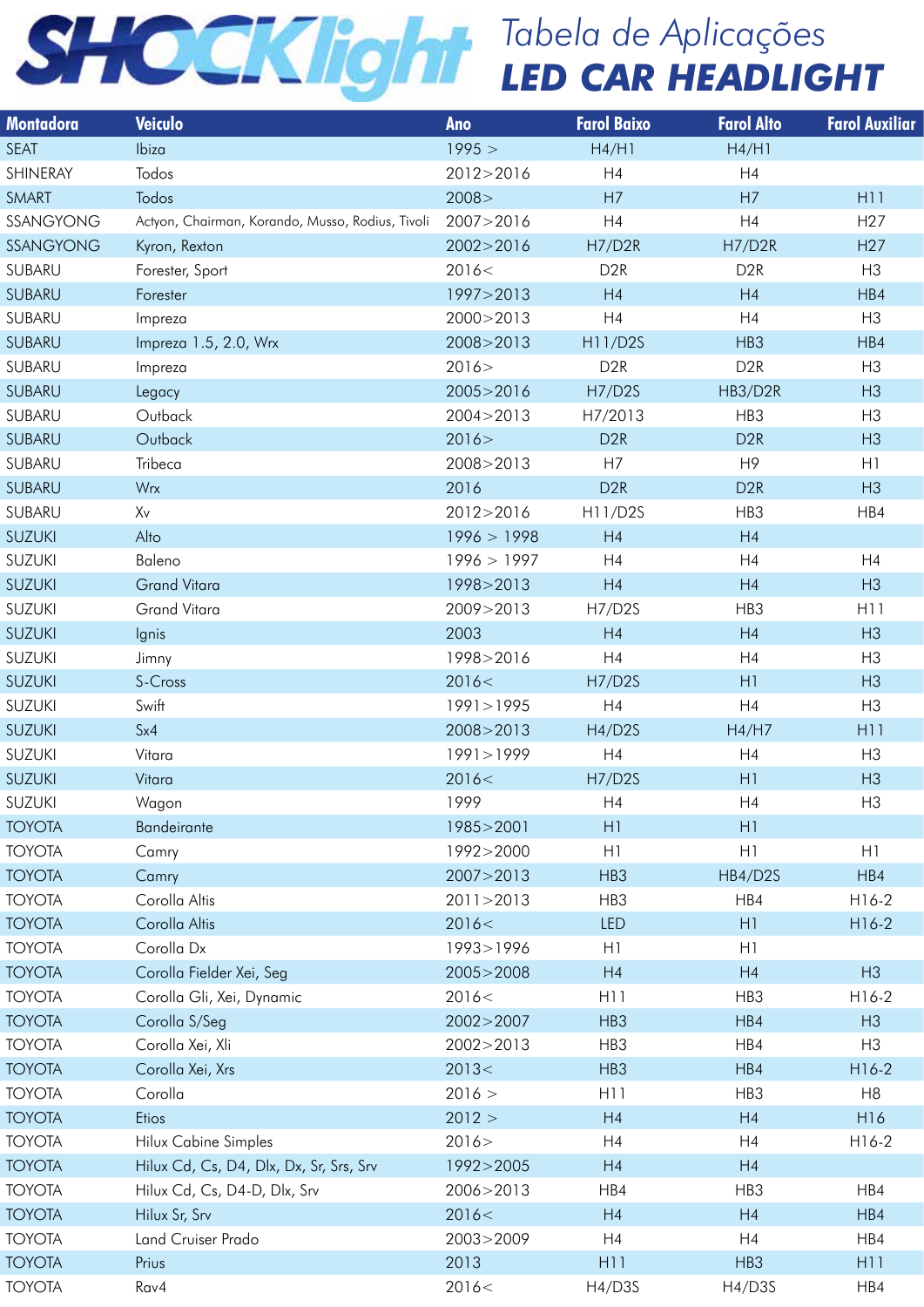

| <b>Montadora</b> | Veiculo                  | Ano         | <b>Farol Baixo</b> | <b>Farol Alto</b> | <b>Farol Auxiliar</b> |
|------------------|--------------------------|-------------|--------------------|-------------------|-----------------------|
| <b>TOYOTA</b>    | $R$ av4                  | 2011 > 2013 | HBA                | HB3               | H <sub>11</sub>       |
| <b>TROLLER</b>   | Todos                    | 1995>2016   | H4                 | H4                | H3                    |
| VW               | Amarok                   | 2011 >      | H7                 | H1                | HB4                   |
| <b>VW</b>        | Apolo                    | 1990 > 1992 | H4                 | H4                | H <sub>3</sub>        |
| <b>VW</b>        | Bora                     | Todos       | H7                 | H7                | H3                    |
| <b>VW</b>        | Crossfox                 | 2003 > 2009 | H4                 | H4                | H3                    |
| <b>VW</b>        | Crossfox                 | 2010 >      | H7                 | H1                | H3                    |
| <b>VW</b>        | Eos                      | 2008>2013   | H7/D1S             | <b>H7/D1S</b>     | HB4                   |
| <b>VW</b>        | Fox                      | 2003 > 2009 | H4                 | H4                | H3                    |
| <b>VW</b>        | Fox                      | 2010 > 2014 | H7                 | H1                | HB4                   |
| <b>VW</b>        | Fusca                    | 2012<       | H4/D2S             | H4/D2S            | H8                    |
| <b>VW</b>        | Gol G <sub>2</sub>       | 1995 > 2003 | H4                 | H4                | H3                    |
| <b>VW</b>        | Gol G3 Farol Duplo       | 2000 > 2005 | H7                 | H1                | H3                    |
| VW               | Gol G3 Farol Simples     | 2000 > 2005 | H4                 | H4                | H3                    |
| <b>VW</b>        | Gol G5 Farol Duplo       | 2008 > 2012 | H7                 | H1                | HB4                   |
| <b>VW</b>        | Gol G5 Farol Simples     | 2008 > 2012 | H4                 | H4                | HB4                   |
| <b>VW</b>        | Gol G6 Farol Duplo       | 2013 > 2013 | H7                 | H1                | H11                   |
| <b>VW</b>        | Gol G6 Farol Simples     | 2013 > 2013 | H4                 | H4                | H11                   |
| <b>VW</b>        | Gol G7                   | 2017 >      | H4                 | H4                | HB4                   |
| <b>VW</b>        | Golf Farol Simples       | 1993 > 1997 | H4                 | H4                | H3                    |
| <b>VW</b>        | Golf Duplo Europeu       | 1995 > 1998 | H7                 | H1                | H3                    |
| <b>VW</b>        | Golf Mexicano            | 1995 > 1998 | 9005               | 9006              |                       |
| <b>VW</b>        | <b>Golf Nacional</b>     | 1999 > 2006 | H7                 | H1                | H3                    |
| <b>VW</b>        | Golf V                   | 2007 > 2013 | H7                 | H1                | HB4                   |
| <b>VW</b>        | Golf Vii – Tsi           | 2013 > 2014 | H7                 | H15               | H11                   |
| <b>VW</b>        | Golf                     | 2014 > 2016 | H7                 | H15               | H11                   |
| <b>VW</b>        | Golf                     | 2017 >      | H7                 | H1                | H11                   |
| <b>VW</b>        | Golf Variant             | 2014 <      | H7                 | H1                | H11                   |
| <b>VW</b>        | <b>Golf Variant</b>      | 2016<       | H7/D2S             | H1/D2S            | HB4                   |
| <b>VW</b>        | Golf Gti 2.0 Tsi         | 2015<       | D <sub>3</sub> S   | D <sub>3</sub> S  | HB4                   |
| <b>VW</b>        | Jetta Trendline Highline | 2015<       | H7/D2S             | H1/D2S            | HB4                   |
| <b>VW</b>        | Jetta                    | 2007 > 2009 | H7                 | H7                | HB4                   |
| <b>VW</b>        | Jetta                    | 2011 > 2014 | H7                 | H7                | HB4                   |
| <b>VW</b>        | Kombi                    | Todos       | H4                 | H4                |                       |
| <b>VW</b>        | Logus                    | Todos       | H4                 | H4                | H3                    |
| <b>VW</b>        | New Beetle               | 2000 > 2005 | H7                 | H1                |                       |
| <b>VW</b>        | New Beetle               | 2006 > 2012 | H7                 | H1                | HBA                   |
| <b>VW</b>        | Novo Polo                | 2018 >      | H7                 | H1                | H8                    |
| <b>VW</b>        | Parati G2                | 1996 > 1999 | H4                 | H4                | H3                    |
| <b>VW</b>        | Parati G3 Farol Simples  | 2000 > 2005 | H4                 | H4                | H <sub>3</sub>        |
| <b>VW</b>        | Parati G3 Farol Duplo    | 2000 > 2005 | H7                 | H1                | H3                    |
| <b>VW</b>        | Passat Confortline       | 2016<       | D <sub>2</sub> S   | D <sub>2</sub> S  | HB4                   |
| <b>VW</b>        | Passat (Importado)       | 1993 > 1997 | H1                 | H1                | H3                    |
| <b>VW</b>        | Passat (Importado)       | $1998$ >    | H7                 | H7                | H3                    |
| <b>VW</b>        | Pointer                  | Todos       | H4                 | H4                | H3                    |
| <b>VW</b>        | Polo                     | > 2000      | H4                 | H <sub>4</sub>    | H <sub>3</sub>        |
| <b>VW</b>        | Polo                     | 2002 >      | H7                 | H1                | H3                    |
| VW               | Polo/Polo Sedan          | 2002 > 2006 | H7                 | H1                | H3                    |